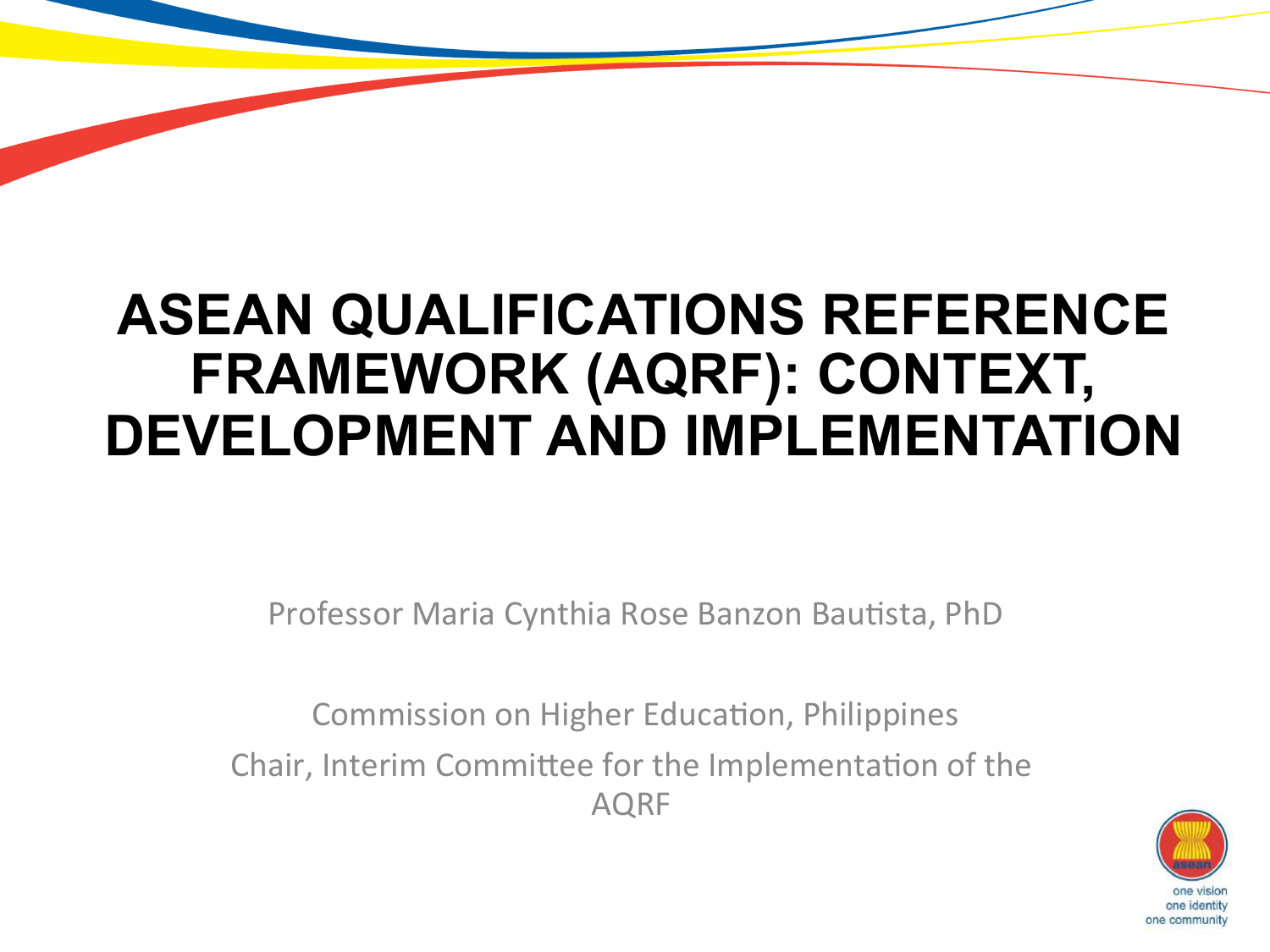## **CONTEXT OF AQRF: INTERRELATED GLOBAL DEVELOPMENTS**

- •*Globalization: political and discursive shift*
- •*Emergence of regional economies (e*.g. EU, ASEAN EC) and the demand for a pool of workers and talent
- •Increased importance of Quality assured sectorbased qualifications practices, NQFs, RQFs, *MRAs as tools for comparability and mobility*
- *Emerging Networks of Regional Qualifications Reference Frameworks (e.g. UNESCO)*

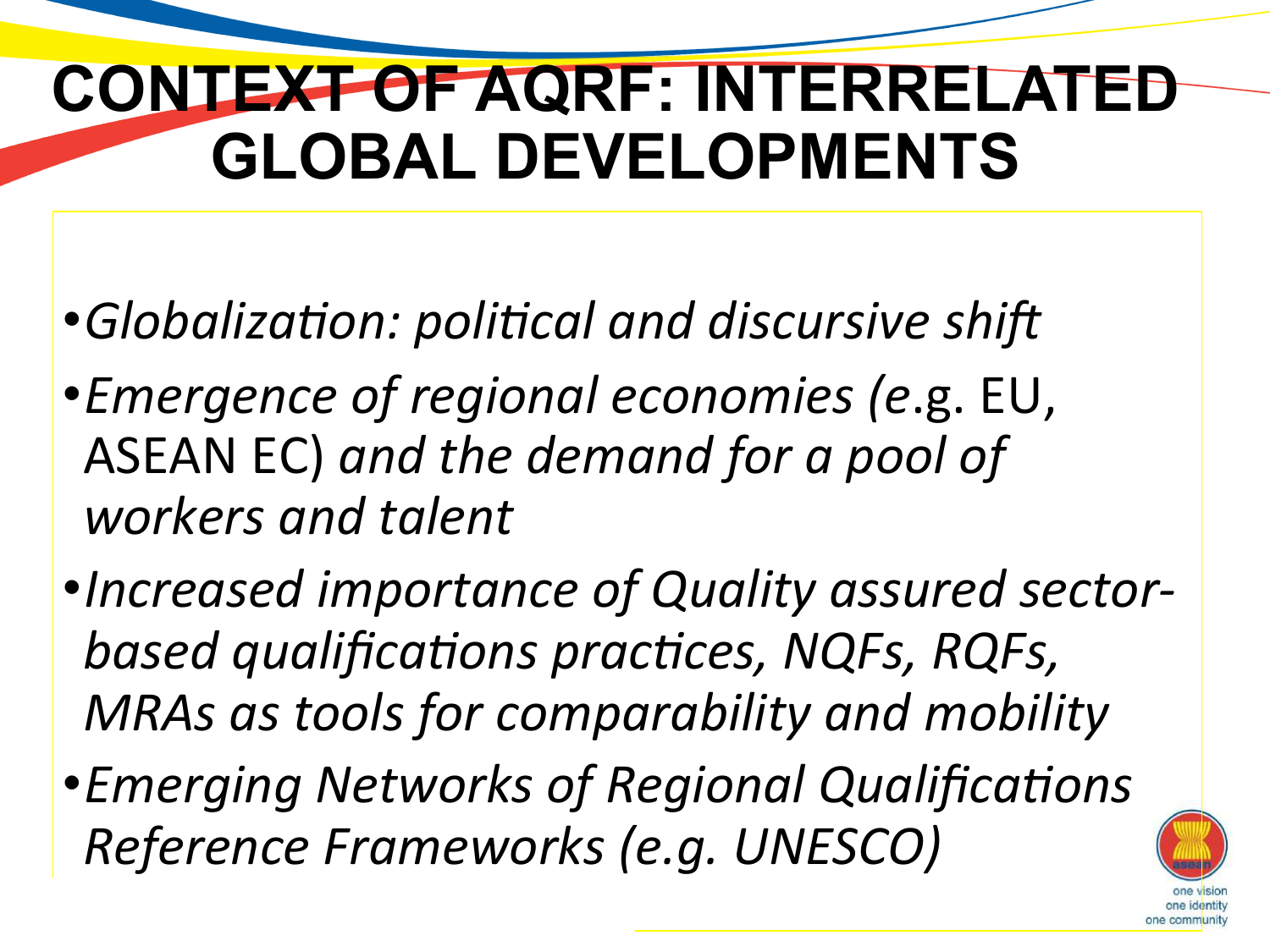## **CONTEXT OF AQRF: ASEAN ECONOMIC COMMUNITY**

- •**AEC**: single market and production base *for better economic opportunities;* 
	- Ø*Vibrant market of 600 million people*
	- Ø*Combined GDP of nearly \$3Trillion USD by 2025 and*
	- $\blacktriangleright$  Closer integration could lift aggregate output by 7% and generate 14M additional jobs

**•Goal:** to continuously build complementary *physical and human infrastructure that will*  enhance the competitiveness of AEC

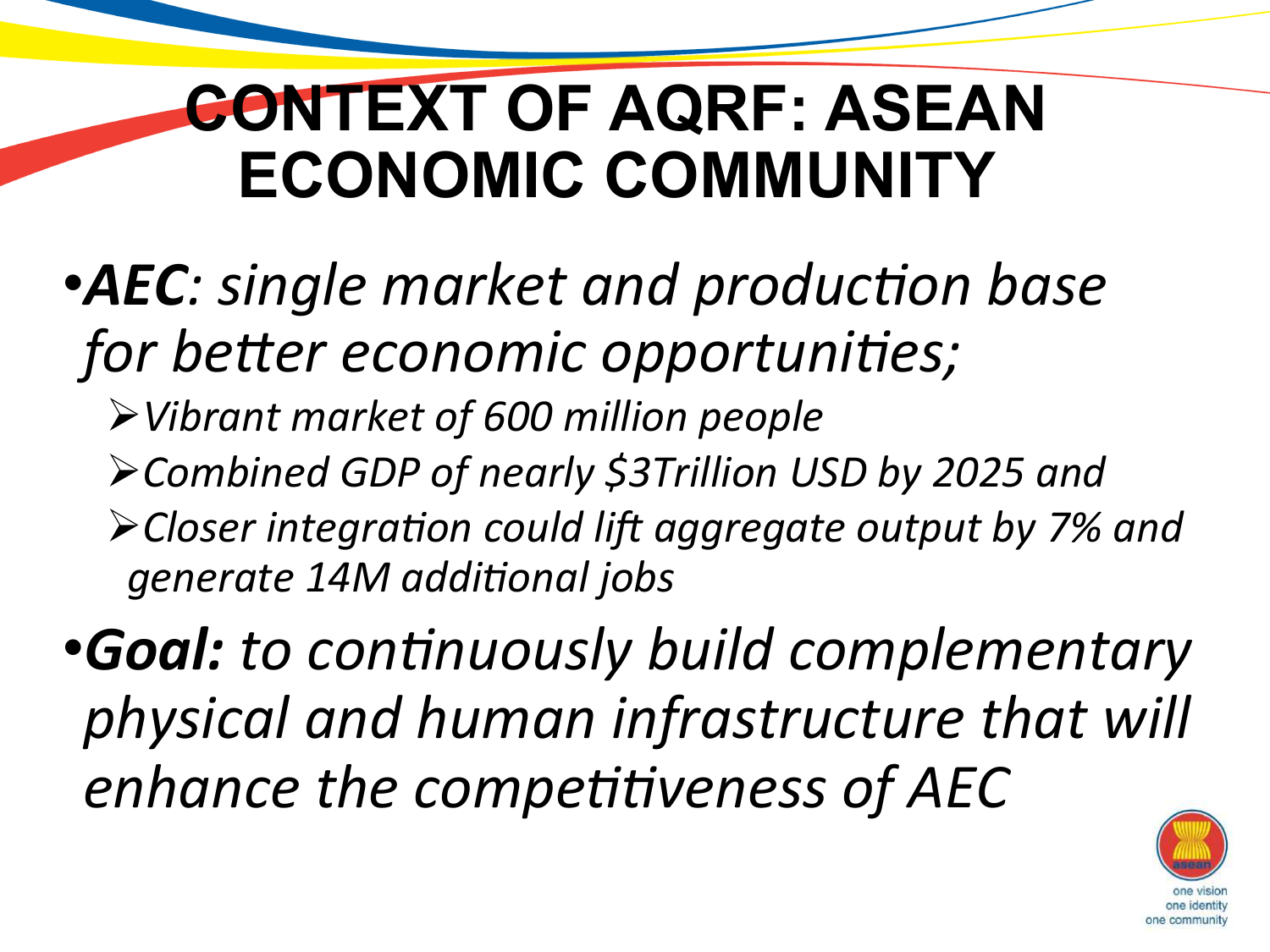## **CONTEXT of AQRF: ASEAN ECONOMIC COMMUNITY**

#### *Requisite of AEC: freer flow of labor, particularly skilled workers within ASEAN*

- **≻90% of ASEAN workers in ASEAN are not skilled**
- Ø*Skilled ASEAN workers working outside ASEAN* 
	- $\Diamond$  Demographic transitions in other countries—e.g. BRICs Turkey, Mexico to further tap same ASEAN talent pool as *high income countries do now*
	- $\Diamond$  ASEAN will have to compete for the same workers—more destinations for citizens of ASEAN countries
- $\triangleright$  Student mobility—a value in itself but from the AEC perspective, a precursor of skilled workers

**Requisite of AEC:** trong regional identity/consciousness

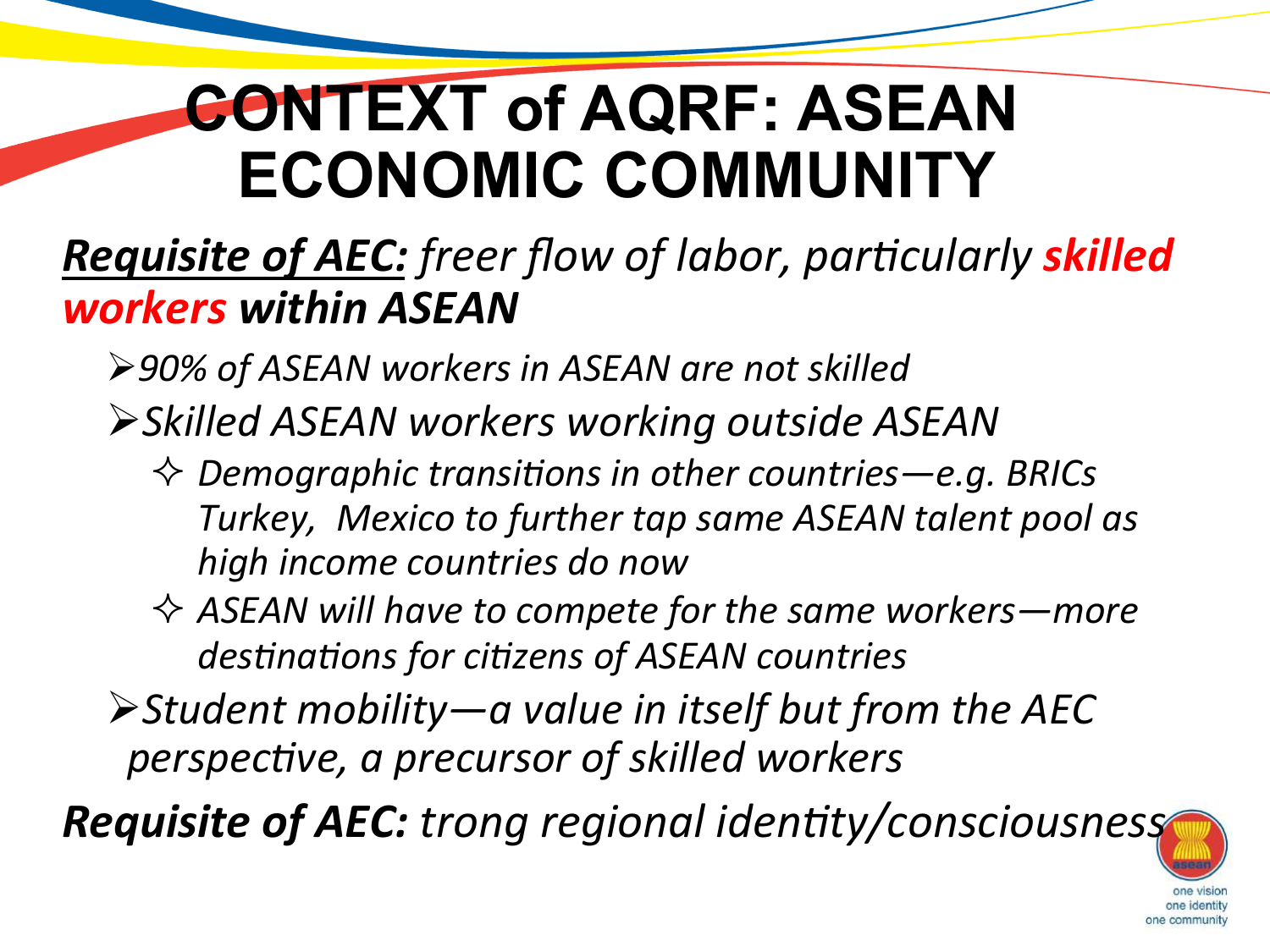### **BEYOND THE POLITICAL ECONOMIC IMPERATIVES AND CONTEXT**

#### **PARADIGM SHIFT in Education**

**From education to learning** 

*From learning to Lifelong Learning : the key for individuals in the 21st century* 

**From learning inputs to learner outcomes** 

•TO HELP *individuals adapt to the evolving requirements of the labor market"* and better master "*the changing time-frames and rhythms of individual existence."*

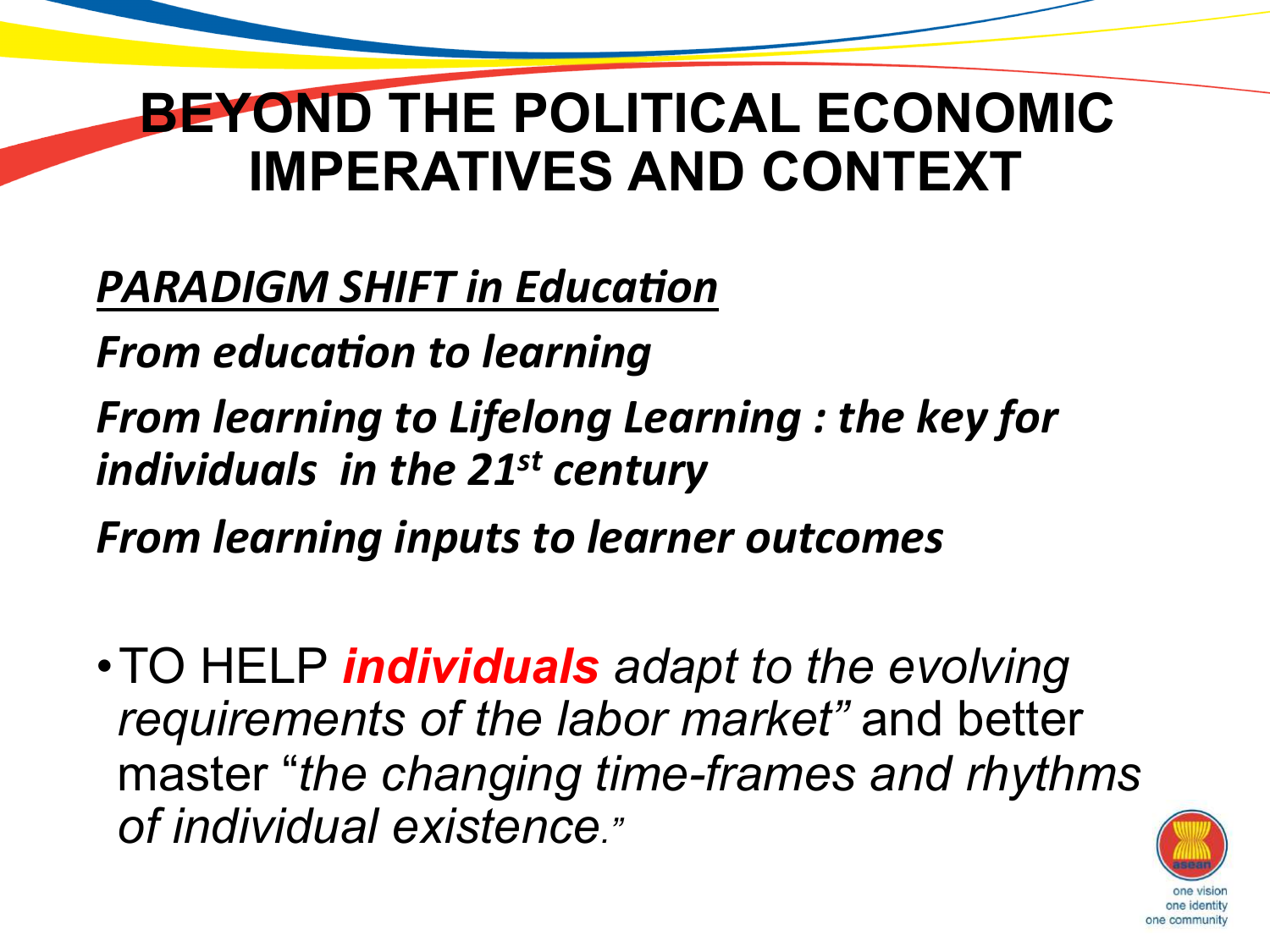### **QUALIFICATIONS-RELATED ASEAN INITIATIVES**<br>An ASIAN Bologna Process"

#### **MUTUAL RECOGNITION AGREEMENTs** for professional services (e.g.<br>
engineering, health, architectural services)

### **ASEAN Qualifications** Reference Framework

#### **ASEAN Quality Assurance Framework (AQAF)**

- ASEAN Quality Assurance Framework (AQAF, 2014)
- SEAMEO RIHED 2008 Meeting The Roadmap to Harmonisation of Higher **Education Area**
- ASEAN Quality Assurance Network (AQAN, 2008)
	- Mobility of worker, students and services

ASEAN competency-based occupational standards Skills Recognition System  $-$  e.g. Tourism professionals Mobility (Economic /Trade)

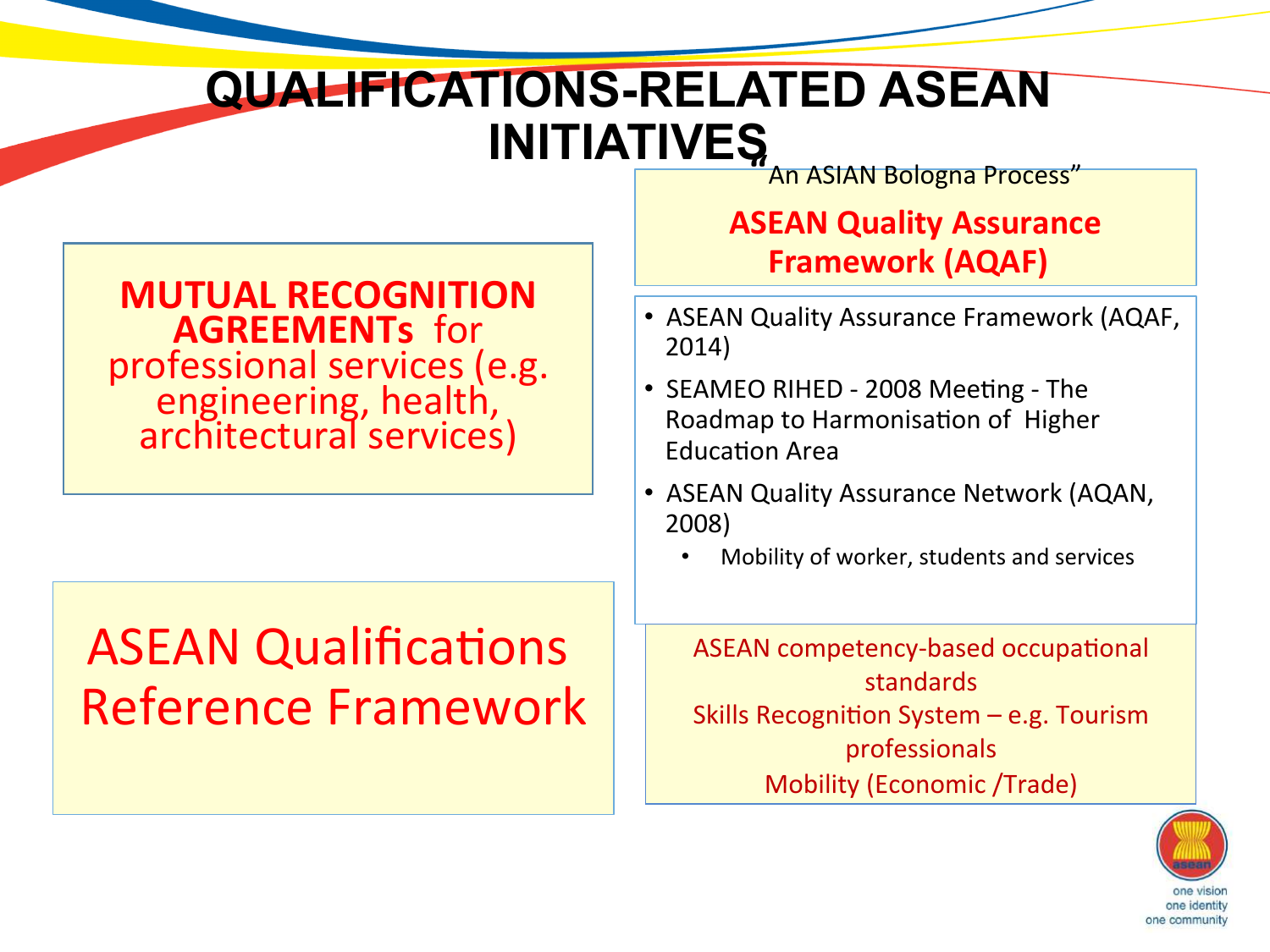*A hierarchy of levels of complexity of learning which use learning outcomes as the metric of the hierarchy.* 

**Its level descriptors include cognitive and functional** *competence. In ASEAN, personal and ethical competence are* valued and included in NQFs

- Cognitive competence involving the use of theory and concepts, as well as informal tacit knowledge gained experientially
- Functional competence (skills or know-how), those things that a person should be able to do when they work in a given area
- Personal competence involving knowing how to conduct oneself in a specific situation
- Ethical competence involving the possession of certain personal and professional values

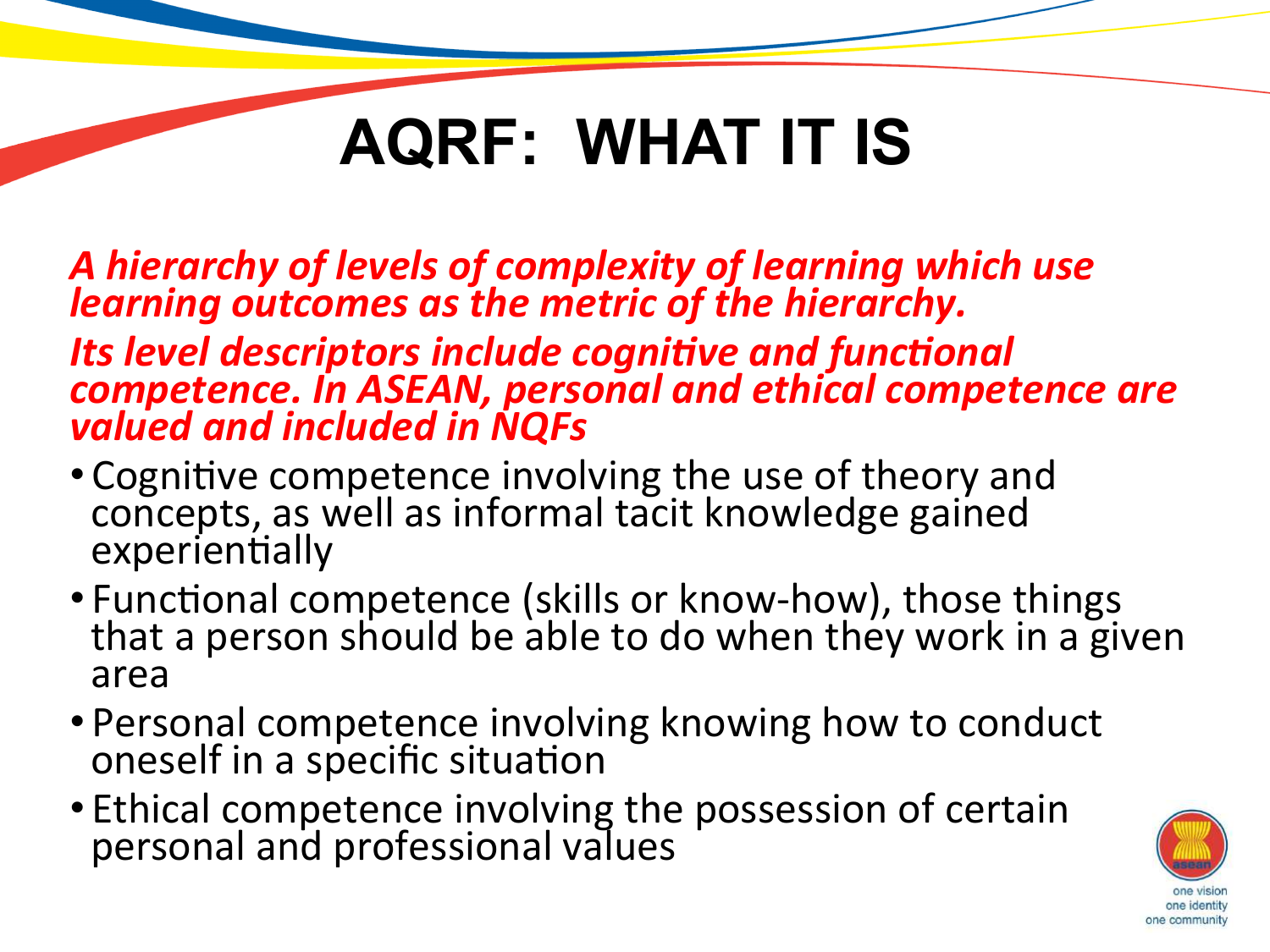### A *translation device that*

- Enables comparison of qualifications across AMS;
- Addresses education and training sectors that incorporates informal, non-formal and formal learning and promotes lifelong learning;
- Provides a common spine of levels to which all **NQFs** relate
- •Broadens the understanding of the national qualifications systems of ASEAN Member States for people from other ASEAN countries and from outside the ASEAN region.

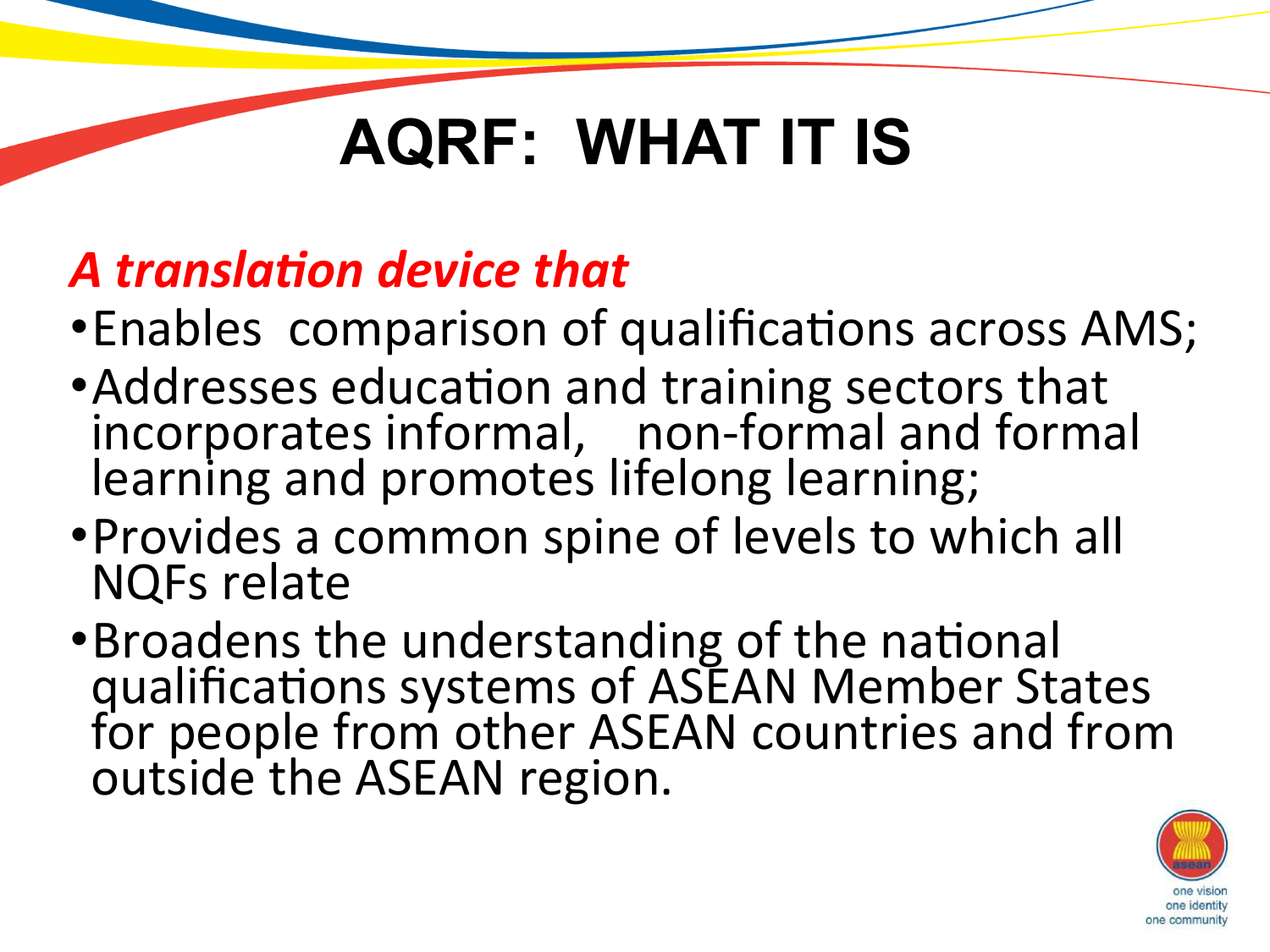## *A framework that specifies*

- **QLearner Outcomes as common metric**  $\square$ Components
	- ■Level Descriptors along the domains of:
		- $\triangleright$  Knowledge and skills and
		- Application and responsibility
	- Credit or amount of learning

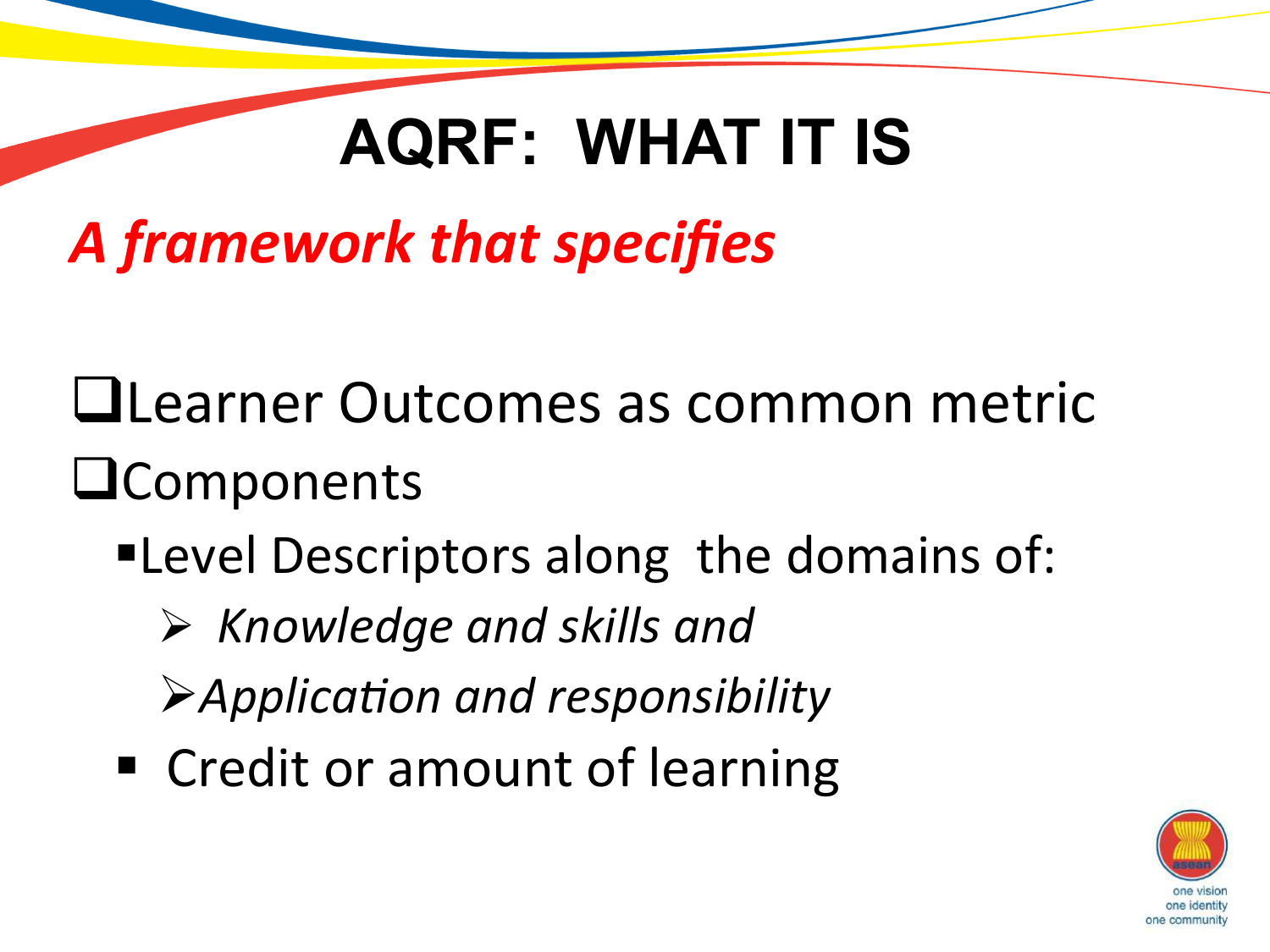|                         | <b>Knowledge and Skills</b>                                                                                                                                                                                          | <b>Application and Responsibility</b>                                                                                                                                                                                                                                                                                                                                                           |
|-------------------------|----------------------------------------------------------------------------------------------------------------------------------------------------------------------------------------------------------------------|-------------------------------------------------------------------------------------------------------------------------------------------------------------------------------------------------------------------------------------------------------------------------------------------------------------------------------------------------------------------------------------------------|
|                         | Demonstration of knowledge and<br>skills that:                                                                                                                                                                       | The contexts in which knowledge and skills are<br>demonstrated:                                                                                                                                                                                                                                                                                                                                 |
| Level<br>8              | • is at the most advanced<br>and specialised level and<br>at the frontier of a field<br>• involve independent and<br>original thinking and<br>research, resulting in the<br>creation of new<br>knowledge or practice | • are highly specialised and complex<br>involving the development and testing of<br>new theories and new solutions to resolve<br>complex, abstract issues<br>require authoritative and expert judgment<br>in management of research or an<br>organisation and significant responsibility<br>for extending professional knowledge and<br>practice and creation of new ideas and or<br>processes. |
| Level<br>$\overline{7}$ | • is at the forefront of a field<br>and show mastery of a<br>body of knowledge<br>• involve critical and<br>independent thinking as<br>the basis for research to<br>extend or redefine<br>knowledge or practice      | • are complex and unpredictable and<br>involve the development and testing of<br>innovative solutions to resolve issues<br>• require expert judgment and significant<br>responsibility for professional knowledge,<br>practice and management                                                                                                                                                   |
| Level<br>6              | • is specialised technical<br>and theoretical within a<br>specific field<br>• involve critical and<br>analytical thinking                                                                                            | • are complex and changing<br>require initiative and adaptability as well<br>as strategies to improve activities and to<br>solve complex and abstract issues                                                                                                                                                                                                                                    |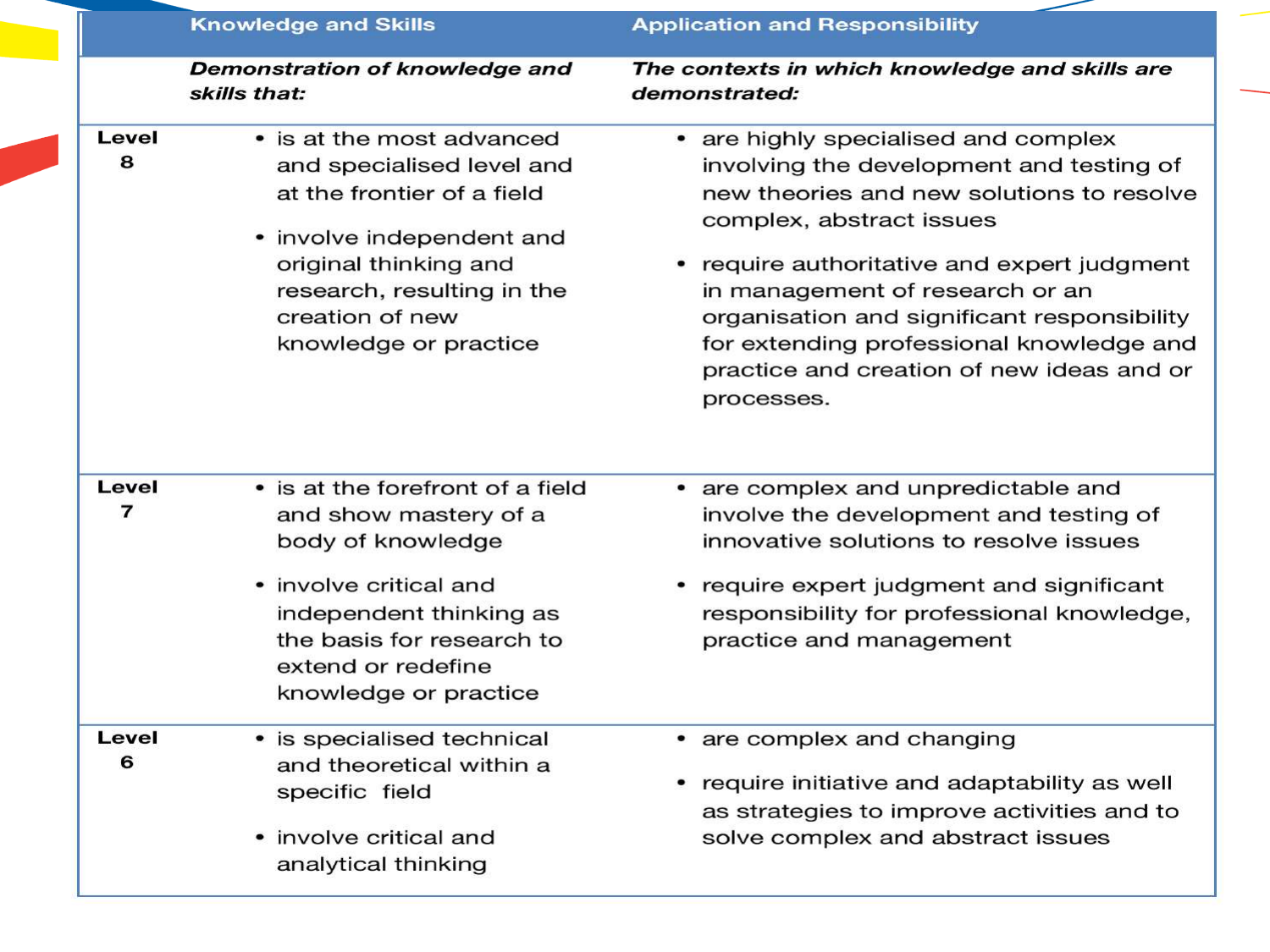### **NOTE: AMS CAN HAVE MORE DOMAINS THAN THE AQRF**

#### **:PHILIPPINES**

• Knowledge, Skills and Values

**Eleventh ASEAN Senior Officials Meeting on Education (11th SOM-ED)**

• Application

**23 May 2016 | Selangor, Malaysia**

• Degree of Independene

#### **MALAYSIA**

- Knowledge of subject area
- Practical skills
- Social skills and responsibilities
- Values, attitudes and professionalism
- Communication, leadership and teamwork skills
- Problem solving and scientific skills
- Managerial and entrepreneurial skills
- Information management skills

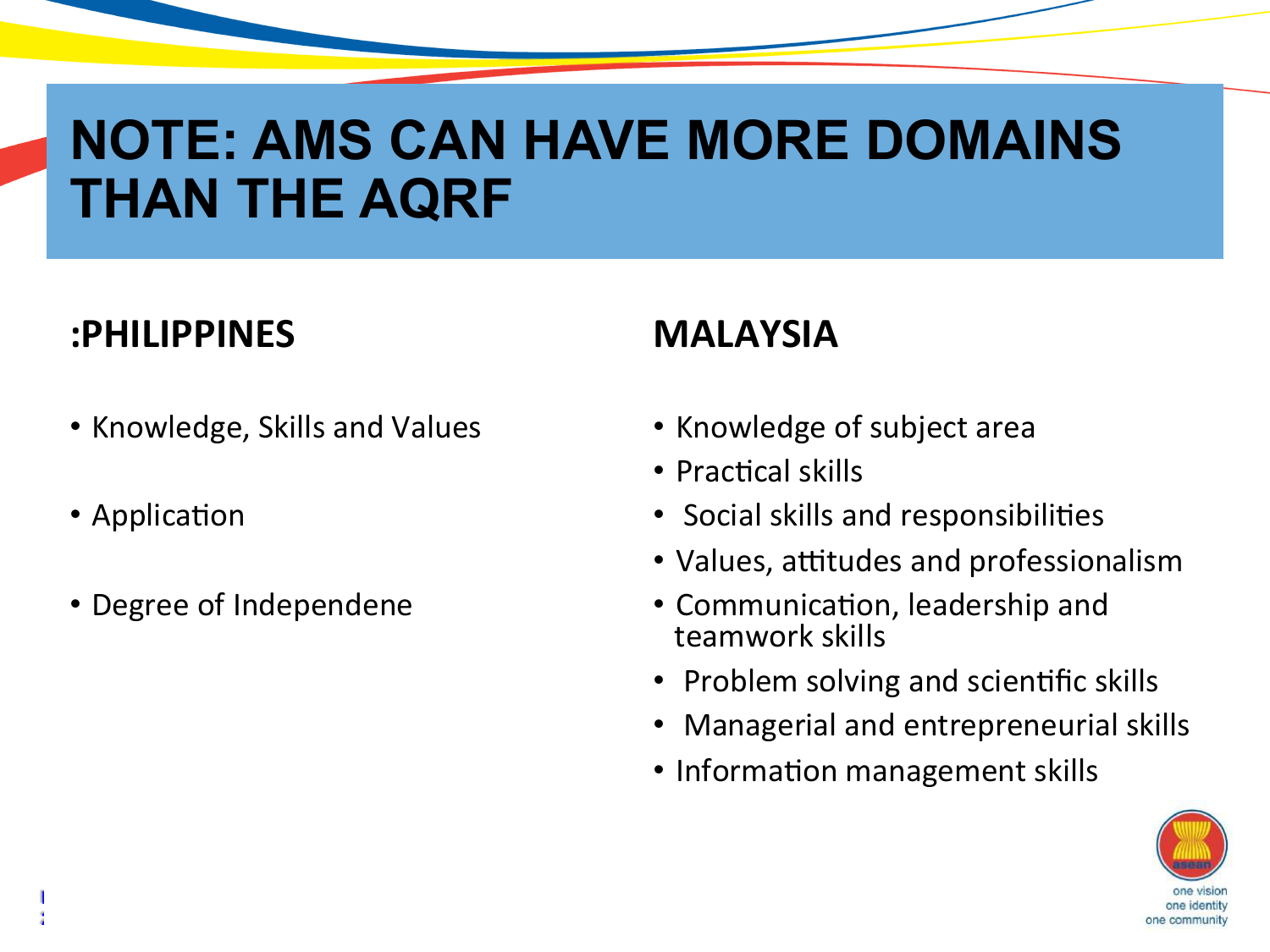## *A framework that specifies*

- $\Box$ A referencing process (or the process of establishing a relationship between the AQRF levels and those of the AMS)
- $\Box$ A requirement to reference the QA system of Member States to a Quality Assurance Framework such as :
	- East Asia Summit Vocational Education and Training Quality Assurance Framework
	- INQAAHE Guidelines of Good Practice for Quality Assurance (International Network for Quality Assurance Agencies in Higher Education)
	- ASEAN Quality Assurance Framework (indigenous framework)- developed by ASEAN Quality Assurance Network-AQAN).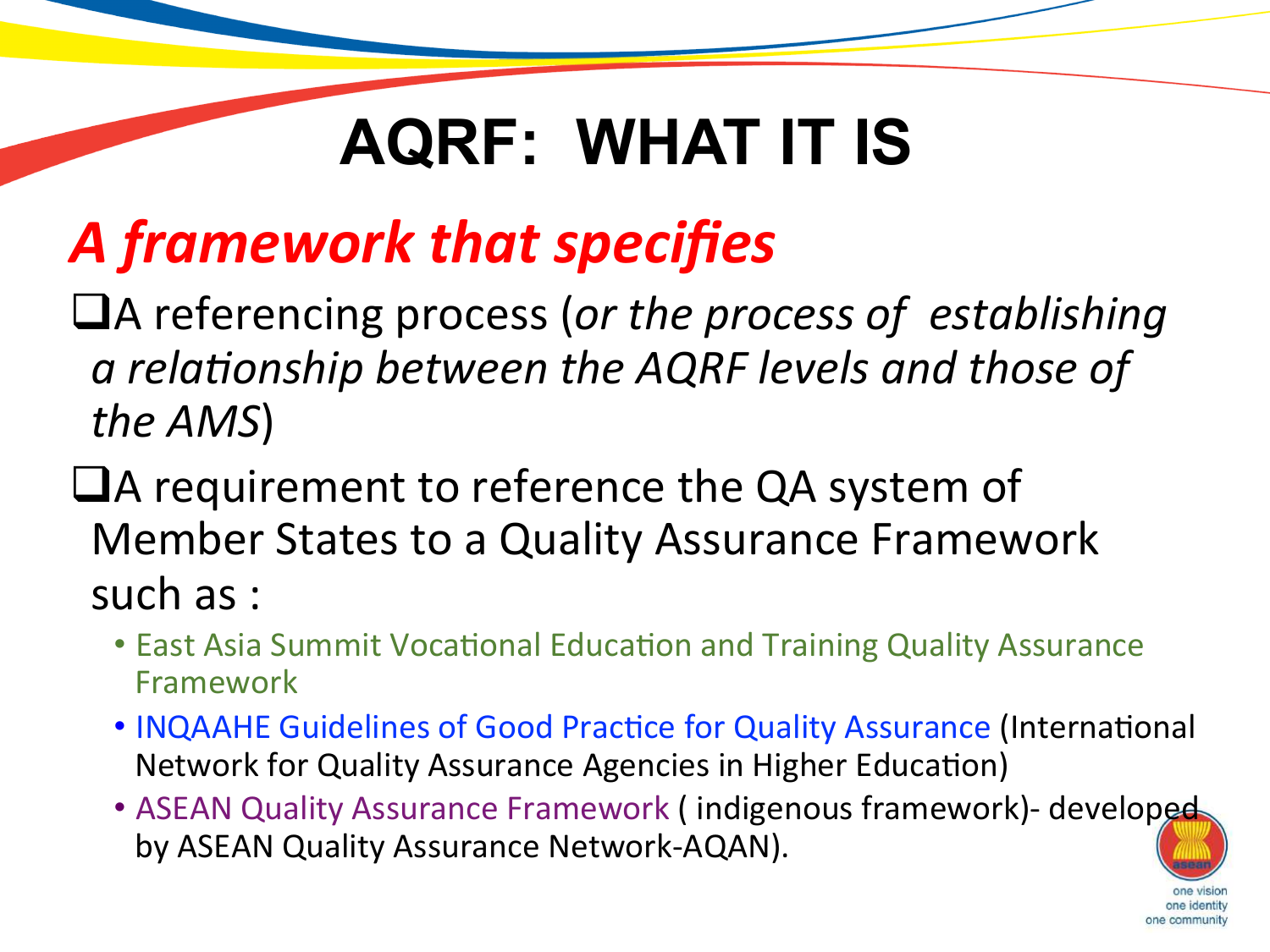#### ASEAN QUALIFICATIONS REFERENCE FRAMEWORK (AQRF)

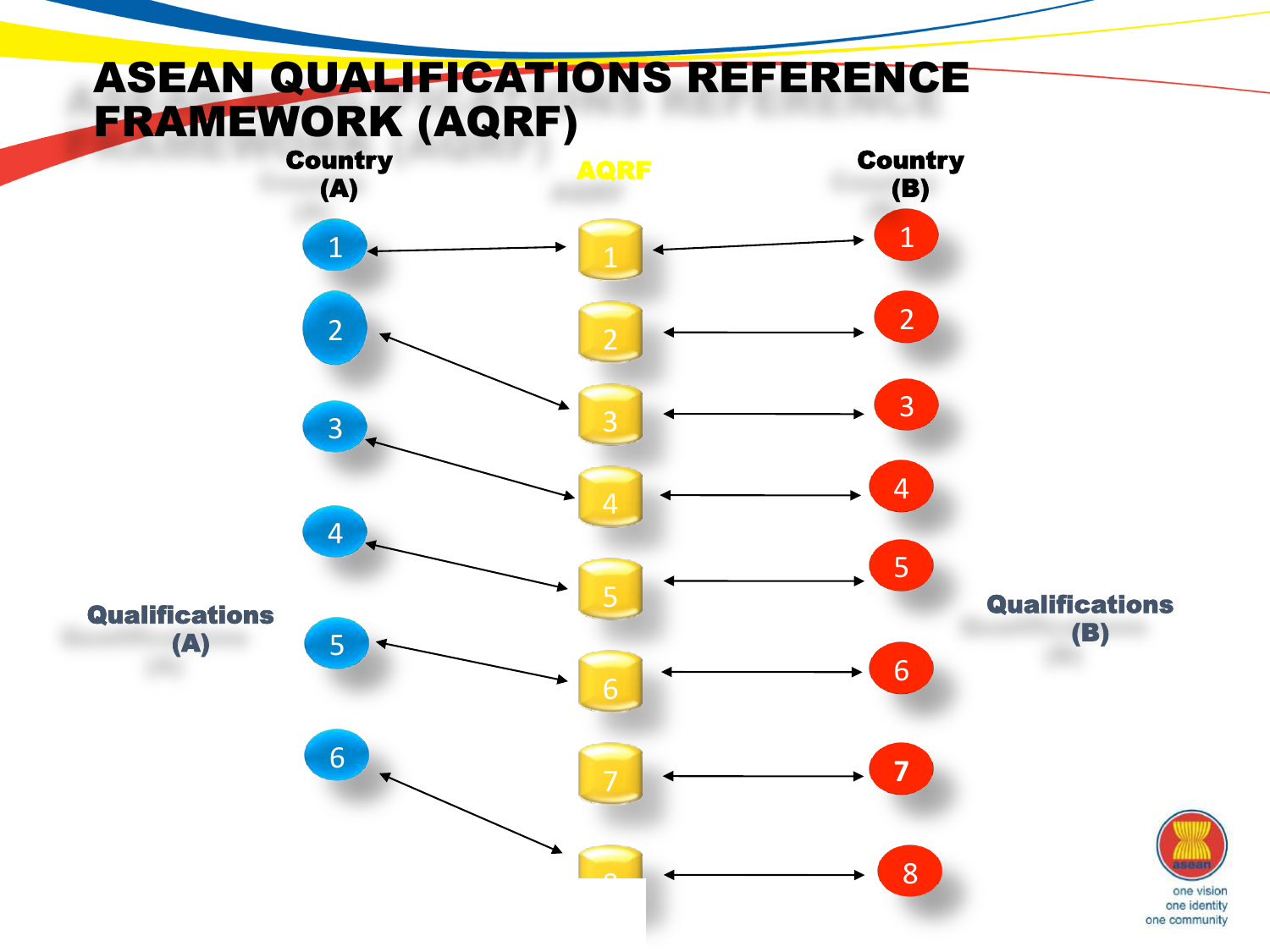### **SAMPLE REFERENCING With AQRF and Other NQFs**

**Referencing of the Malaysian Qualifications Framework to the AQRF, EQF** and NZQ: **Malaysia** 



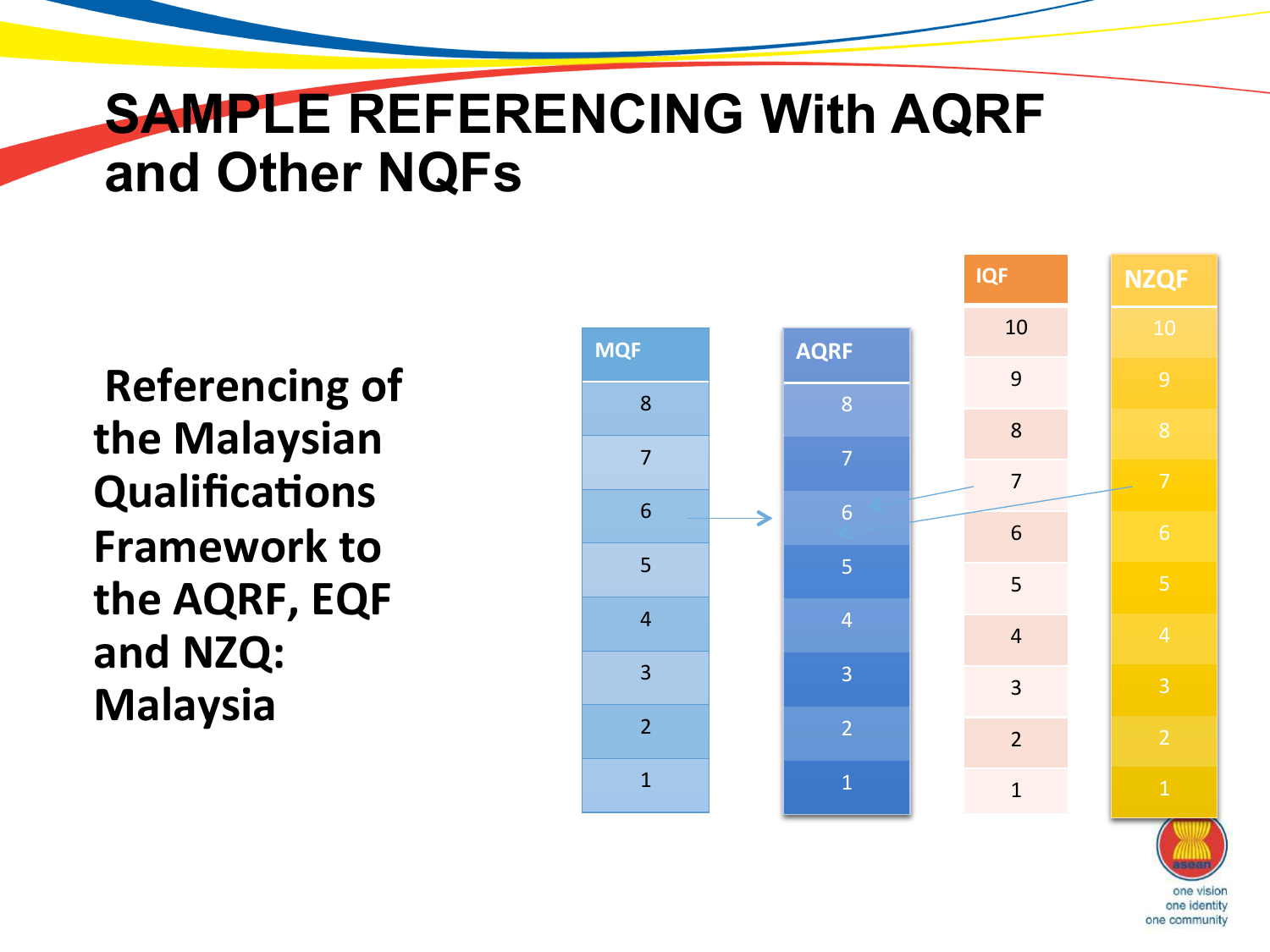## **AQRF: What It Is NOT**

- **It Is not an NQF**—the AMS qualifications are not directly referenced to the AQRF but through the NQF although AQRF will link the NQFs to one another;
- It is not a QA framework but is intimately linked to **the QA framework and vice versa.** AQRF is underpinned by a set of QA principles and broad standards related to 1) the functions of approving agencies 2) systems for the assessment of learning and issuing of qualifications and 3) regulation of the issuance of certificates
- It is not recognition tool but supports recognition and<br>must become part of a wider set of recognition tools (e.g. MRAs, the UNESCO Tokyo Convention)

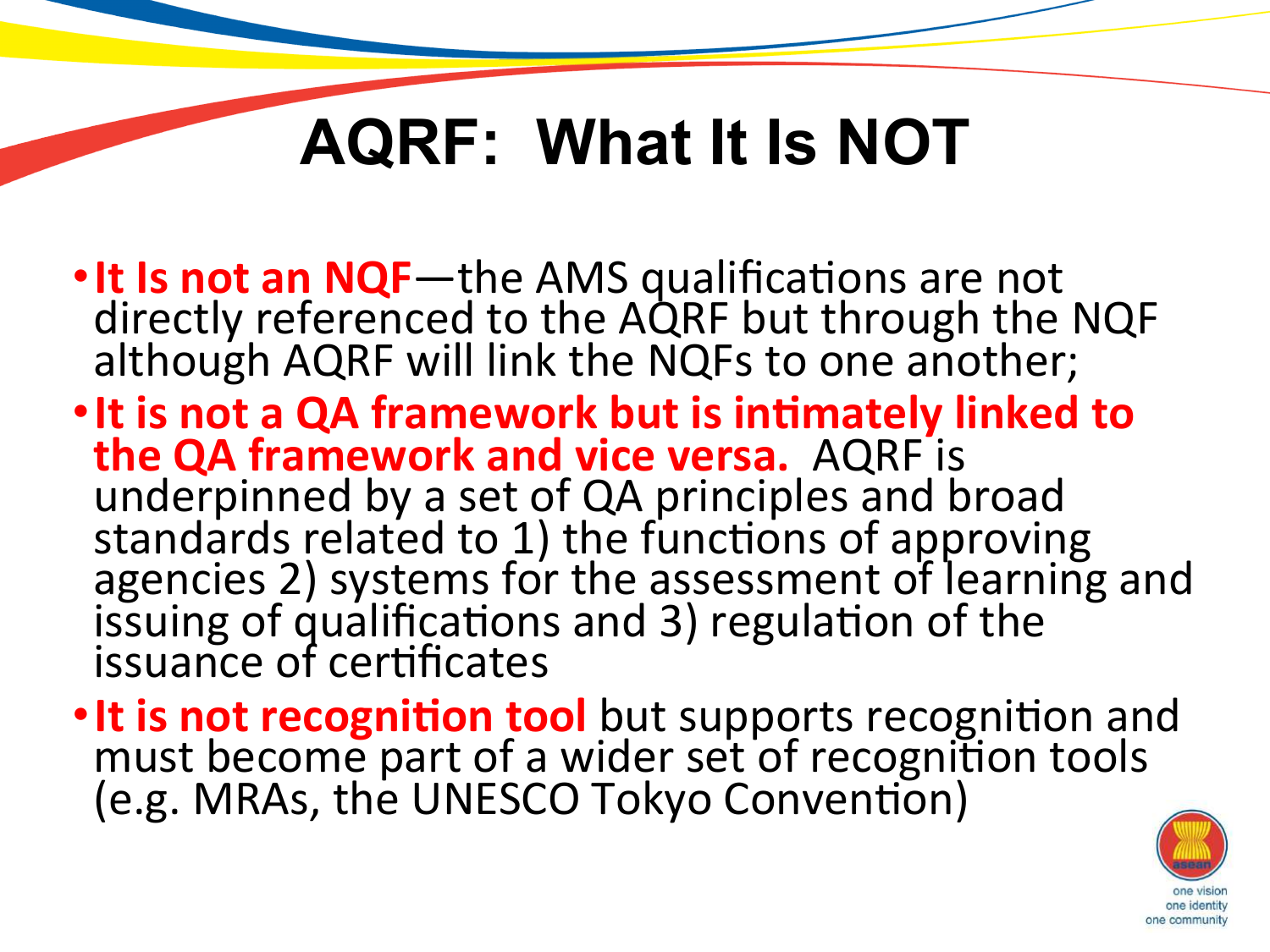### **MRA is an example of a recognition tool: Ideal Typical Relation to AQRF**



one community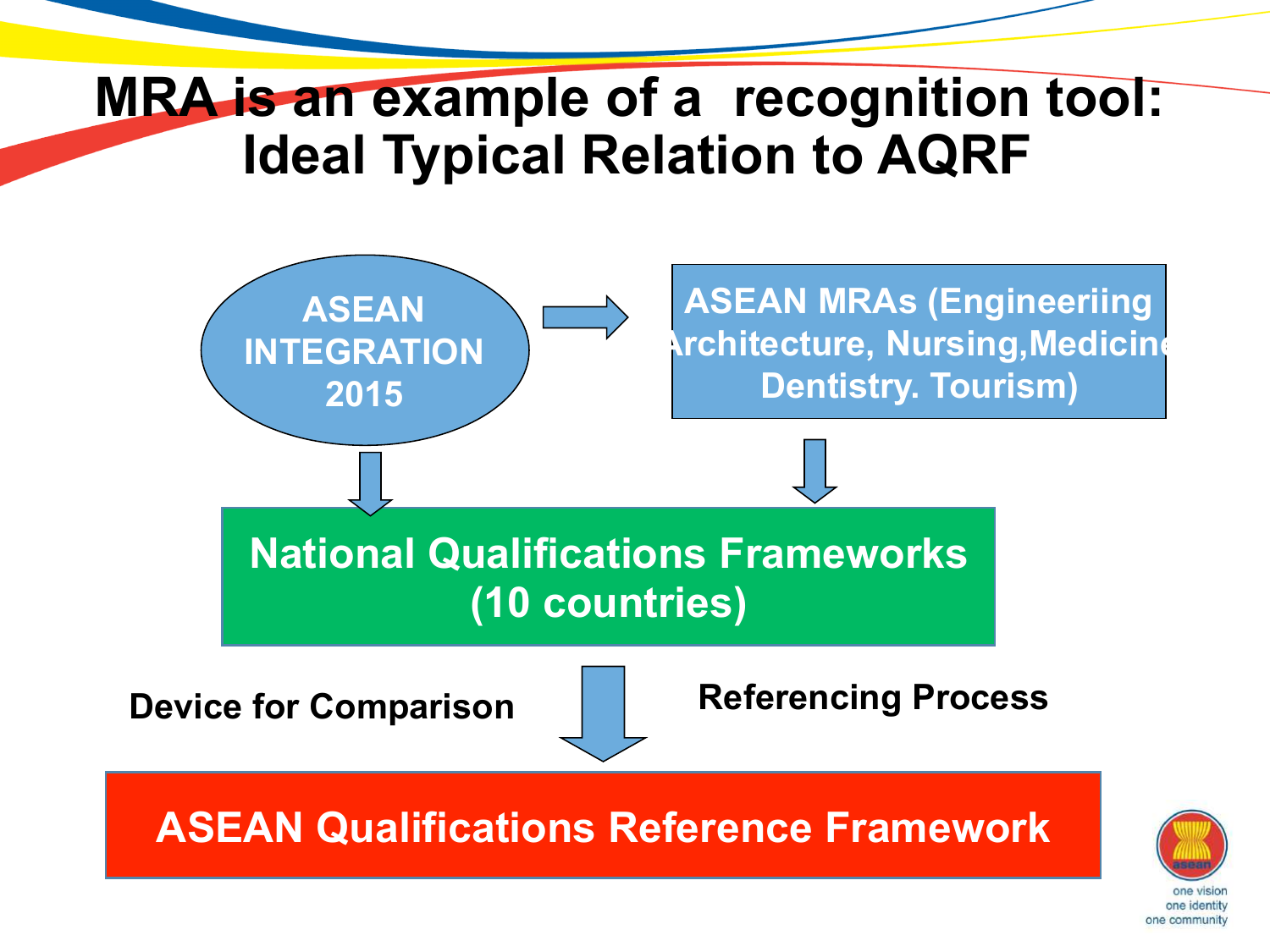## **AQRF PURPOSES**

**To build an ASEAN zone of trust that facilitate** mutual recognition of jobs and skills qualifications in the ASEAN labor market and the mobility of **persons.** 

| Supports<br>recognition of<br>qualifications                           | <b>Facilitate Lifelong</b><br>learning                                                                                         | <b>Promotes and</b><br>encourage credit<br>transfer and learners<br>mobility as well as<br>workers mobility |
|------------------------------------------------------------------------|--------------------------------------------------------------------------------------------------------------------------------|-------------------------------------------------------------------------------------------------------------|
| To better understand<br>and higher education<br>quality qualifications | Helps to improve<br>national higher / TVET<br>education &<br>qualifications systems<br>(in the process of<br>alignment to AORE | As a mechanism for<br>recognition against<br>other regional<br>qualifications<br>frameworks                 |

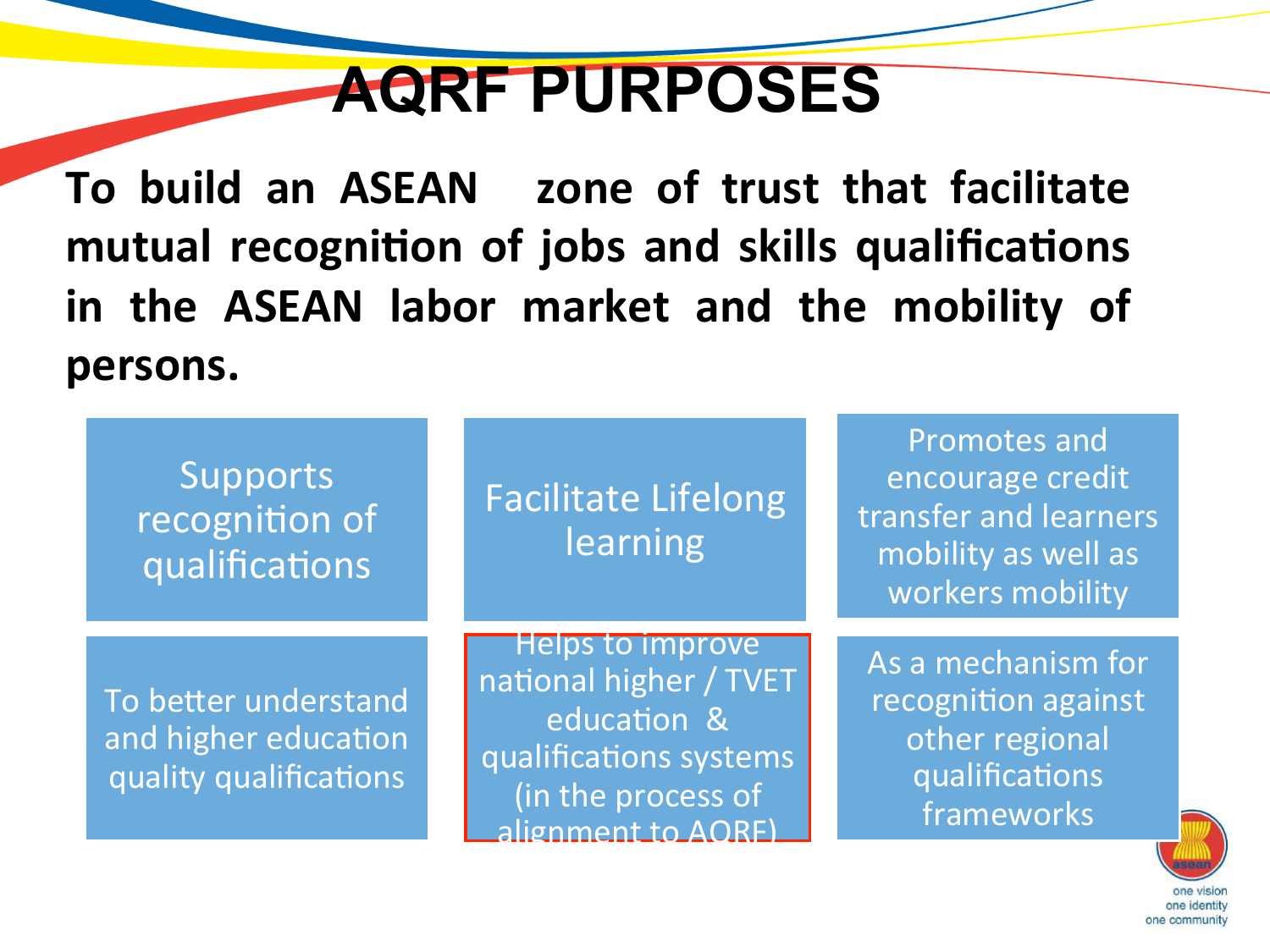## **AQRF FUNCTIONS in ASEAN**

- Catalyst for the development of NQF and QA in the region;
- Communication platform for explaining AMS qualifications systems;
- Facilitator of mutual support of the national qualifications systems in ASEAN and the ASEAN Quality Assurance Framework

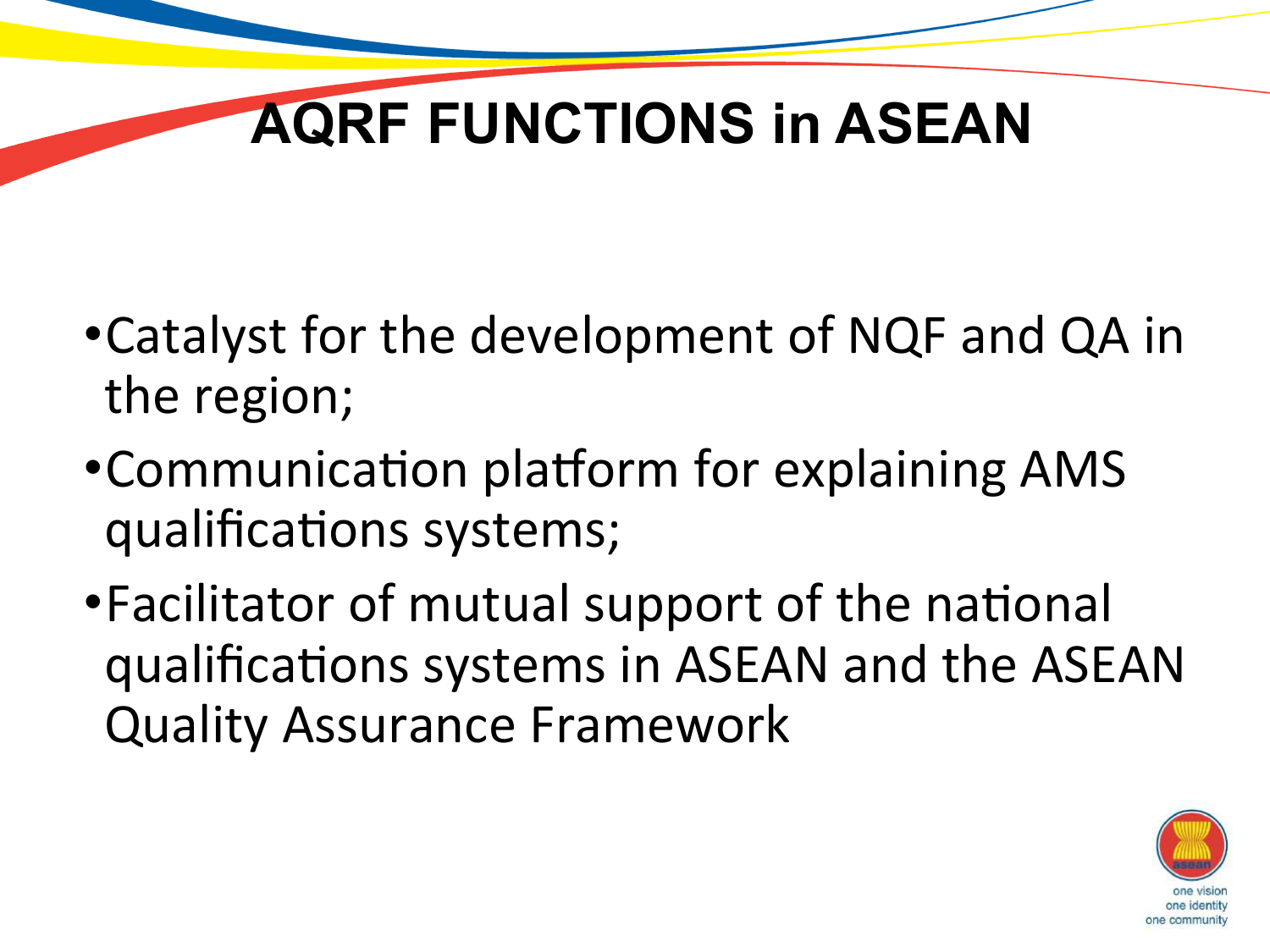## **AQRF FUNCTIONS IN ASEAN**

- Advocate for the development of national approaches to validating learning gained outside formal education
- Promoter of learner-outcomes based qualifications and the philosophical and paradigm shift that underlies it
- Facilitator of worker mobility (and employment appropriate to the qualifications) within ASEAN and beyond

#### In so doing,

• Leverage the capabilities of human beings for human and national development of the ASEAN countries, for the competitiveness of the region and for forging regional identity and consciousness

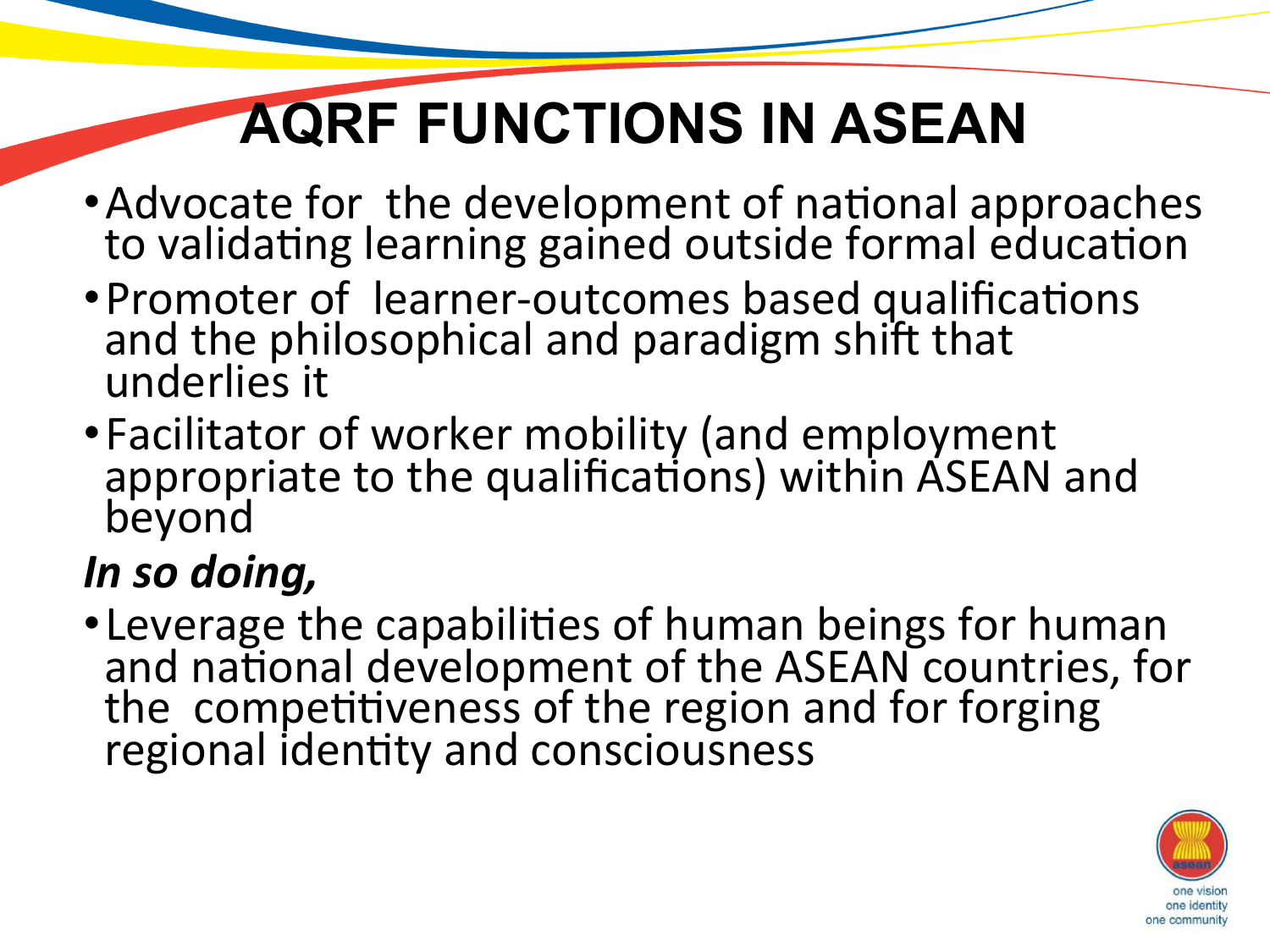## **REFERENCING CRITERIA**

**Criterion 1.** The structure of the education and training system is described 

**Criterion 2.** The responsibilities and legal basis of all relevant national bodies involved in the referencing process are clearly determined and published by the main public authority responsible for the referencing process

**Criterion 3.** The procedures for inclusion of qualifications in the national qualifications framework or for describing the place of qualifications in the national qualification system are transparent

**Criterion 4.** There is a clear and demonstrable link between the qualifications levels in the national qualifications framework or system and the level descriptors of the AQRF

**Criterion 5.** The basis in agreed standards of the national framework or qualifications system and its qualifications is described 

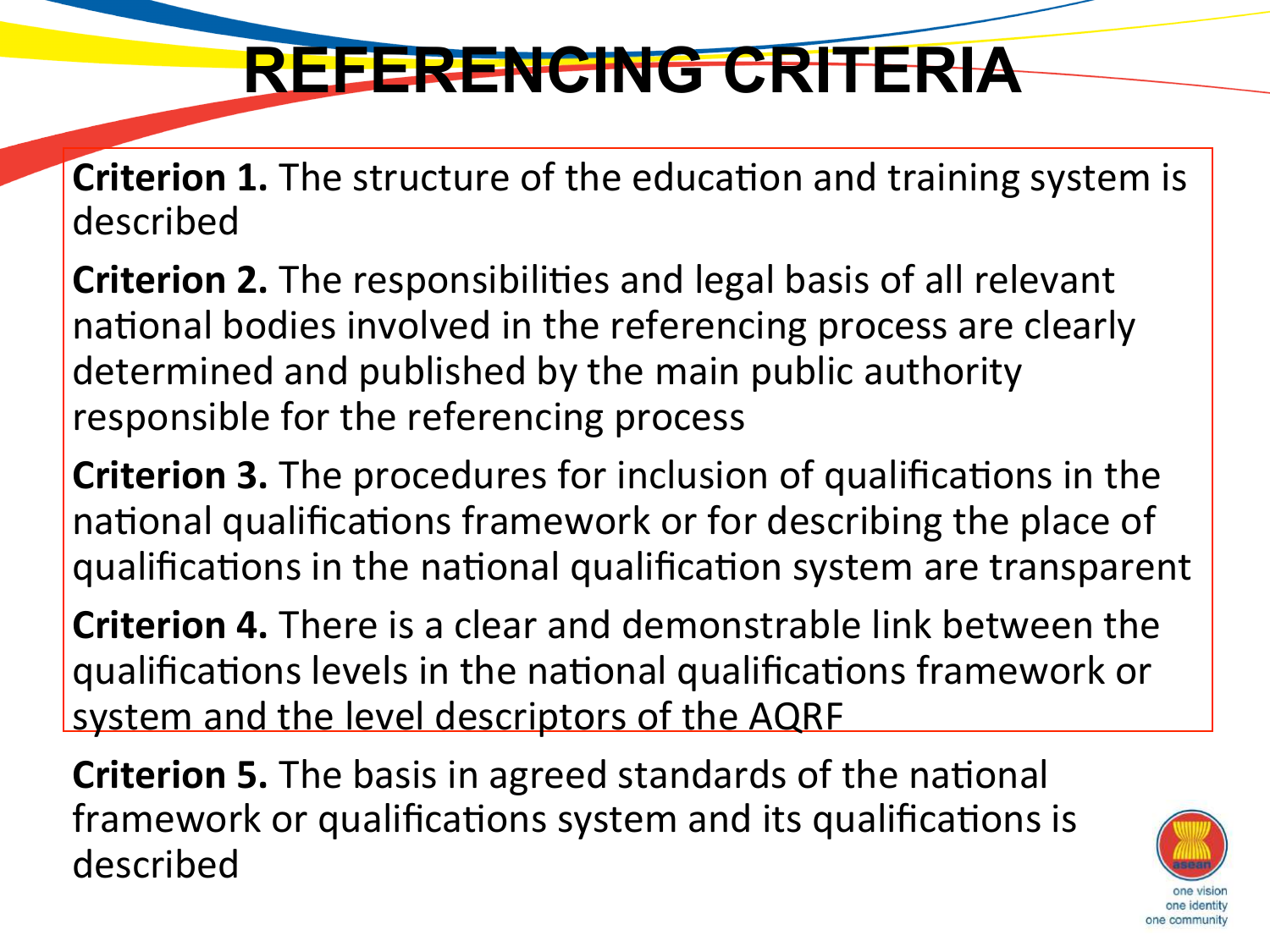## **REFERENCING CRITERIA**

**Criterion 6.** The national quality assurance system(s) for education and training refer(s) to the national qualifications framework or system are described. All of the bodies responsible for quality assurance state their unequivocal support for the referencing outcome

**Criterion 7.** The process of referencing has been devised by the main public authority and has been endorsed by the main stakeholders in the qualifications system

**Criterion 8.** People from other countries who are experienced in the field of qualifications are involved in the referencing process and its reporting

**Criterion 9.** One comprehensive report, setting out the referencing and the evidence supporting it shall be published by the competent national bodies and shall address separately and in order each of the referencing criteria

**Criterion 10.** The outcome of referencing is published by the ASEAN Secretariat and by the main national public body

**Criterion 11**. Following the referencing process all certification and awarding bodies are encouraged to indicate a clear reference to the appropriate AQR level on new qualification certificates, diplomas issued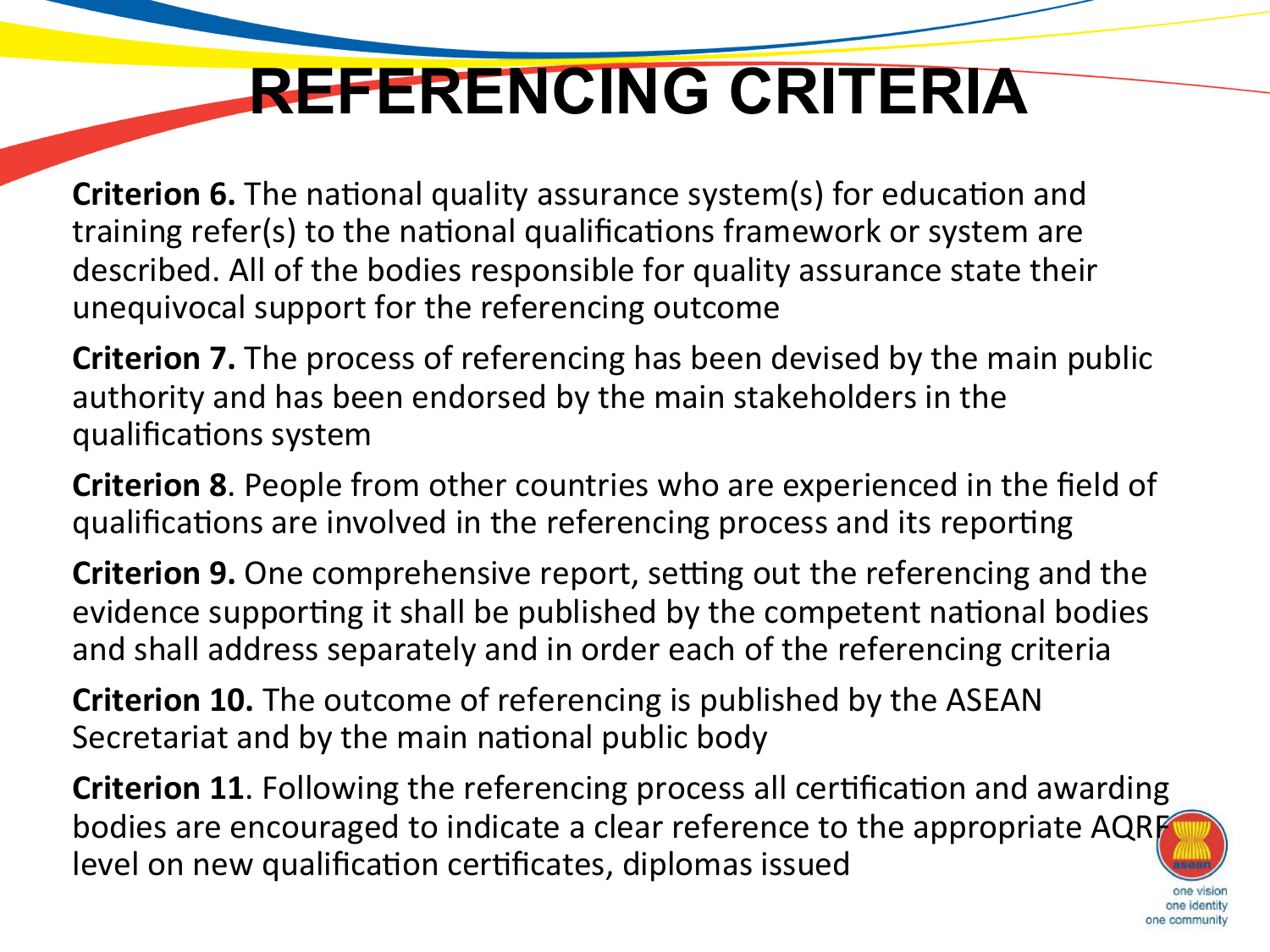### Referencing Process

#### *National Qualifications Framework (NQF) to AQRF*

Responsible for building the zone of trust by providing transparency to the public

Responsible for the Referencing report of the NQF to AQRF submitted for consideration of The AQRF Committee

Responsible to assess whether a referencing report submitted by each National AQRF Committee meets the AQRF referencing criteria and advises the National AQRF Committee on how all the criteria could be met.

*C*onsider and endorse the recommendations of AQRF Committee's decision on the Reference Reports

#### National

#### **AQRF Committees**

- AMS has the right to decide who will comprise the NAC.
- **Eleventh Association (11th Some Education Some Education Some Education Some Education Some Education Some Edu** • Ideally represents the main stakeholders in qualifications in the

#### AQRF Committee

- Comprise s of 1 representative from each AMS
- High level executive committee that engages with the complex policy and technical issues arising from implementation and evolution of a regional qualifications framework. Reports to 3 Ministerial Bodies.

#### **AEM ASED ALMM**

3 ASEAN Ministerial Bodies 

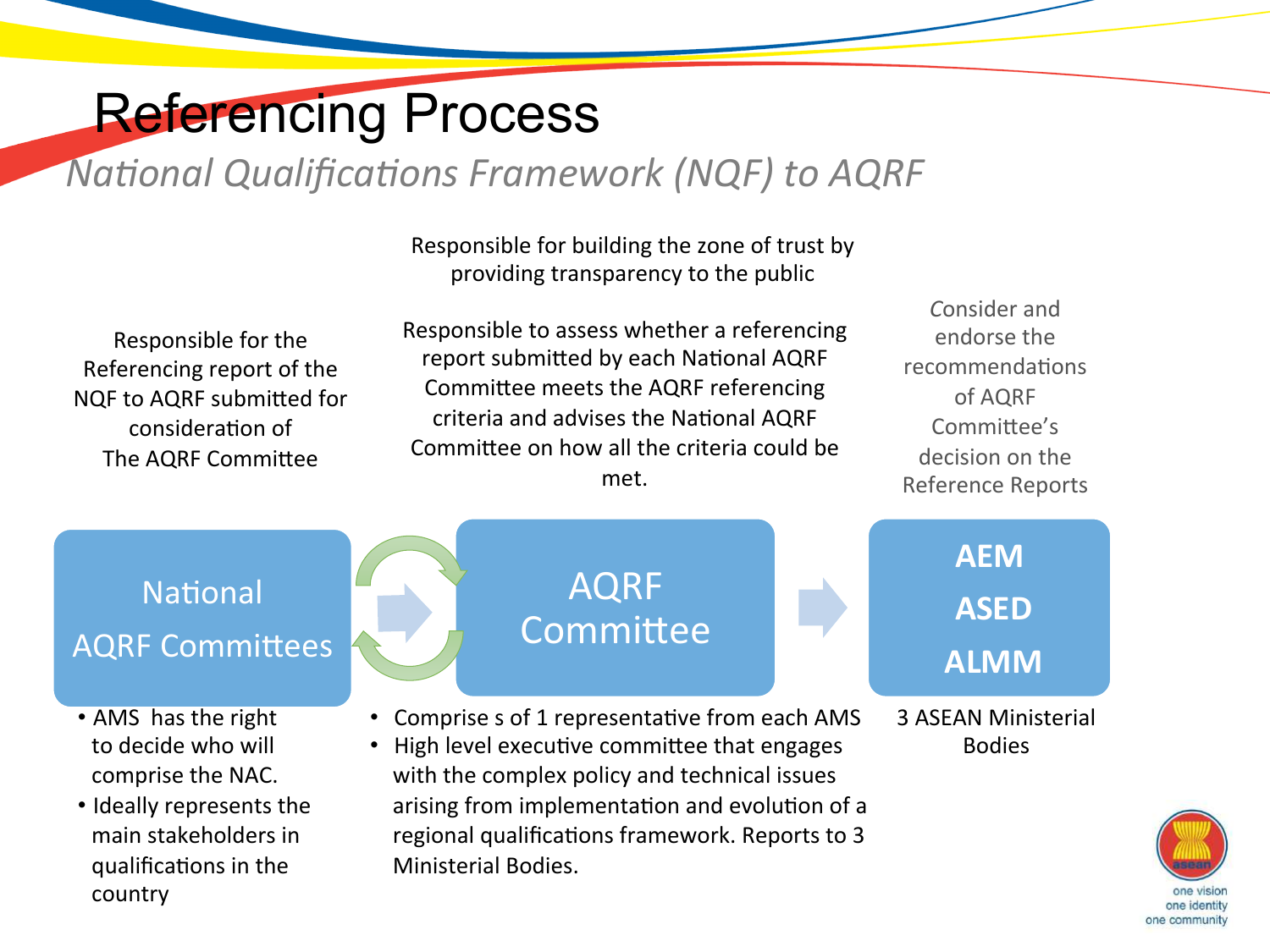### Implementation at National Level

#### **Establishment of National AQRF Committee**

- AMS prerogative to select the members of their NAC
- act as focal point for the AQRF in each AMS
- Ideally consist of main stakeholders in qualifications in the country (including policy making agencies and qualifications agencies)
- **Preparation of Referencing Report** 
	- overseen by the National AQRF Committee
	- prepared by team of experts in qualifications

■Submission of Referencing Report for **AQRF Committee's consideration** 

- The National AQRF Committee will be responsible for the Referencing report but it may not be directly engaged in writing the report or conducting the referencing process.
- AQRF Committee will consider the report against AQRF referencing criteria and advises the National AQRF Committee on how all the criteria could be met. This back-and-forth process may take several times before a referencing report is accepted.

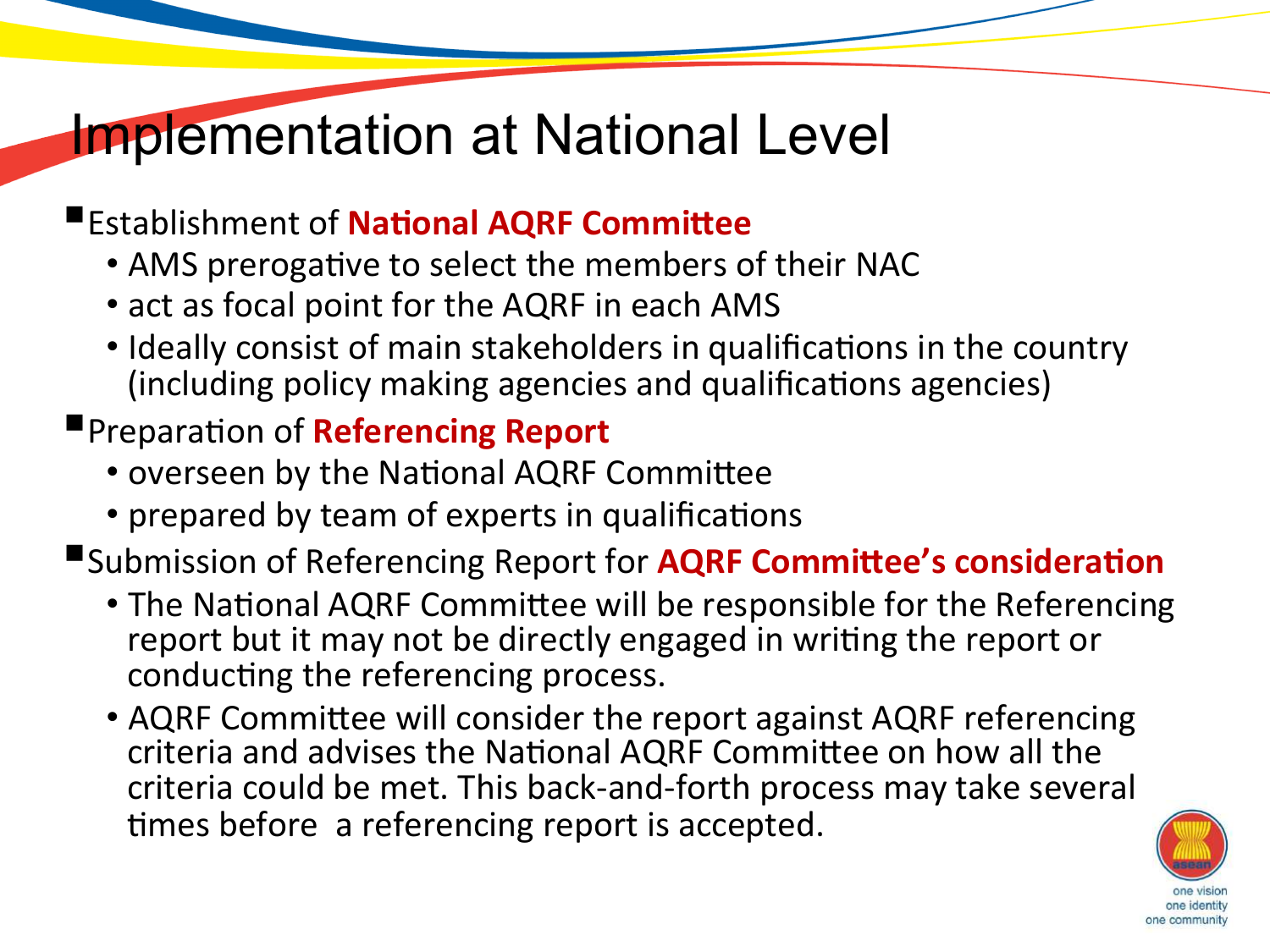### Reference Report Assessment



#### **AMS Reference Report**

Provide detailed on how each level of Qualifications in NQF are referred to AQRF

#### **Assessment by AQRF Committee**

Check the reports against AQRF referencing criteria and advises the National AQRF Committee on how all the criteria could be met.

#### **Endorsement by Ministerial Bodies**

Acknowledgement of the AMS' NQF formally referenced to AQRF

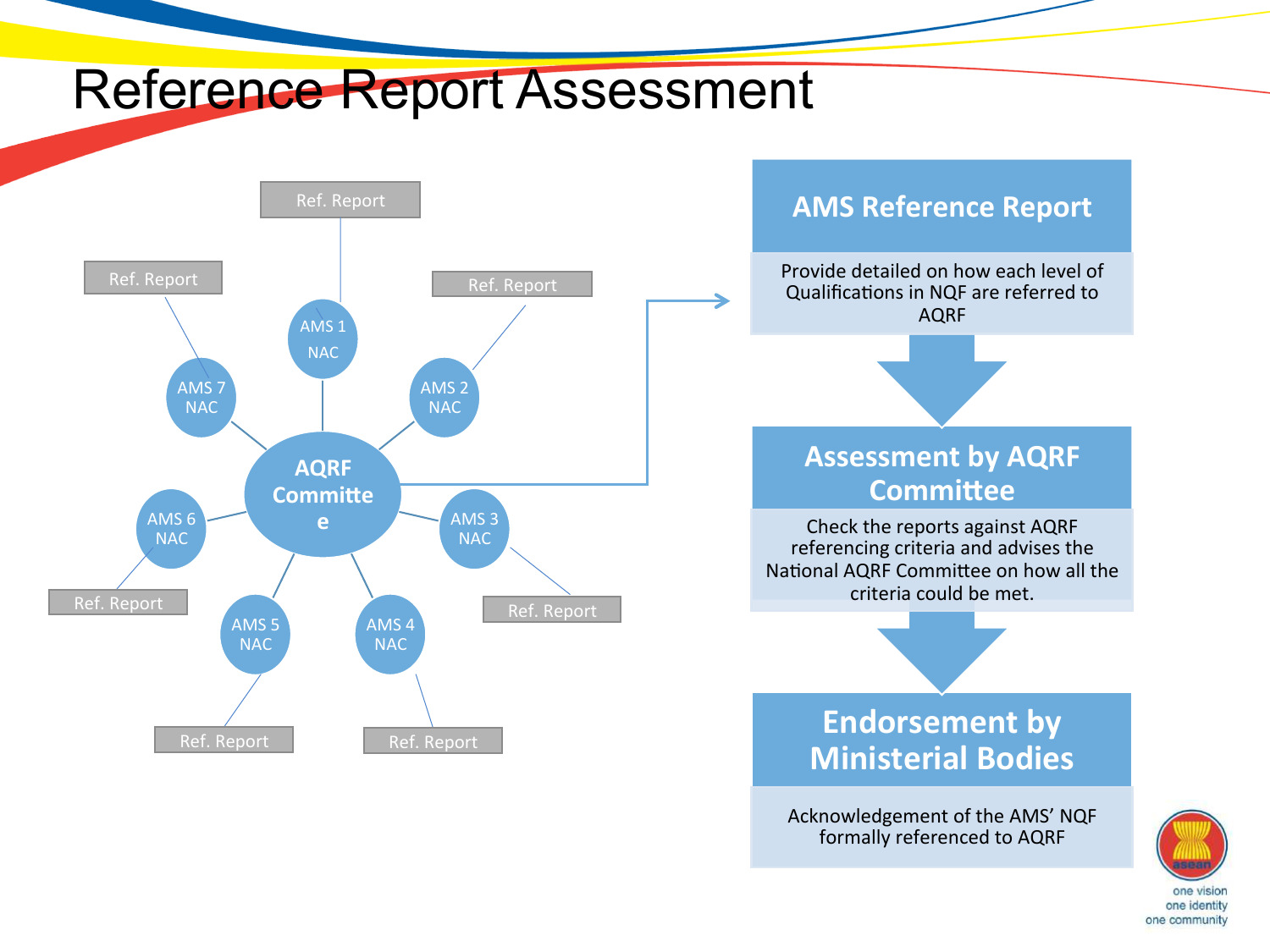## **Preconditions for Referencing**

- The country accepts the development of the AQRF as an enhancement to regional cooperation:
- Governance and management structures are being formulated: these include determining responsibility for referencing, setting up competent committees, organising consultations and the consultation and reporting process
- Quality assurance in the qualifications system is seen as critically important: particularly expanding-current quality assurance systems towards the utilization of NQFs
- Linkages with other contexts for quality assurance are clear: for example considering how quality assurance works in programme design.

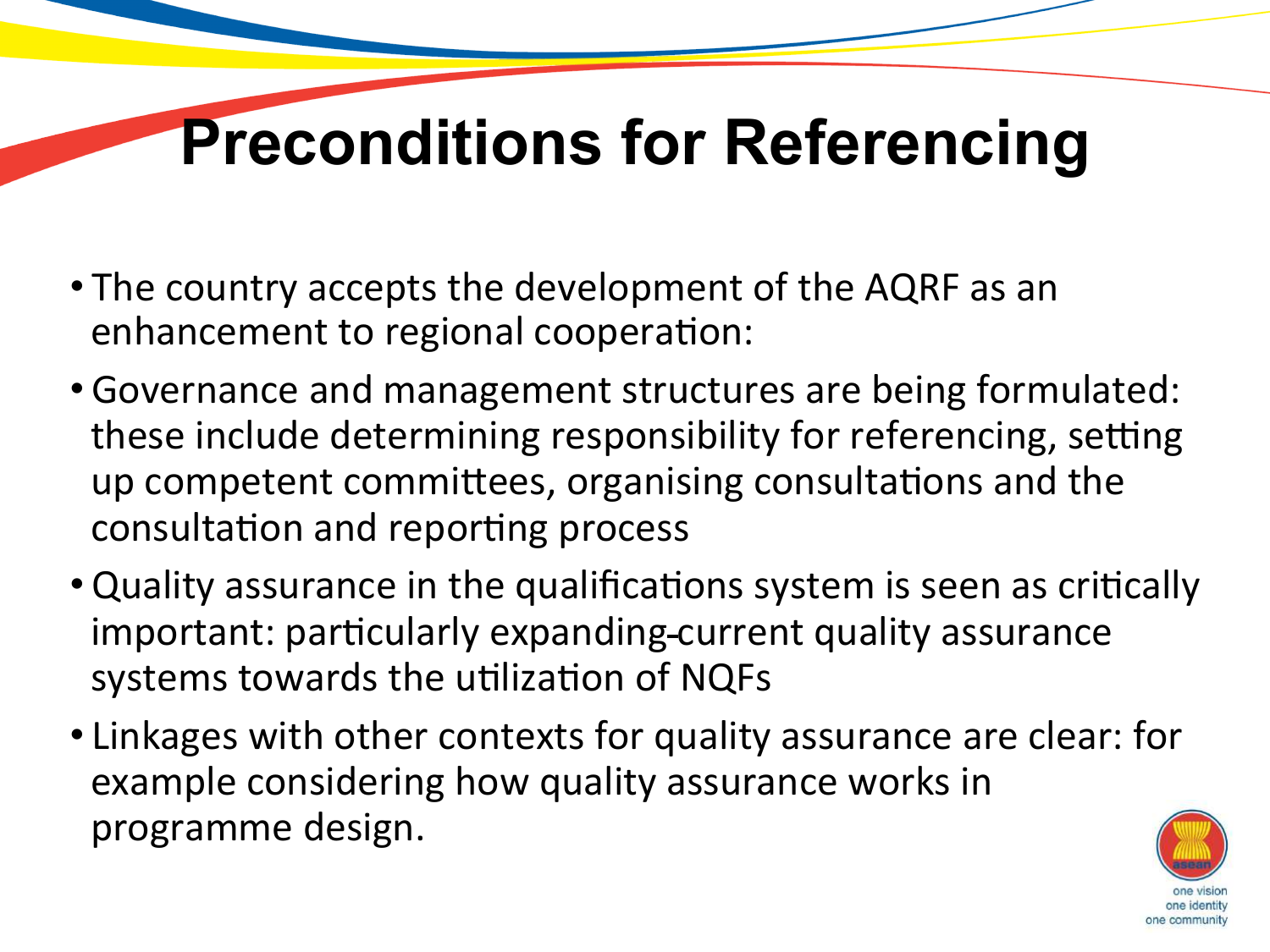### **What the Preconditions Entail**

- A pre–referencing process has been undertaken: countries should consider their qualification and quality assurance systems in relation to referencing and discuss together with other ASEAN Member States their outcomes and experiences.
- There is a raised awareness of linked projects e.g. MRAs and other alignments: this requires an understanding of the interdependence of the AQRF with relevant projects, which need to be scoped and understood.
- The key concepts are understood and that work on underpinning concepts (such as learning outcomes) is underway. Consideration was to be given to further capacity building, dissemination of accurate information, creation of an official portal and level of consultation with various agencies and bodies.

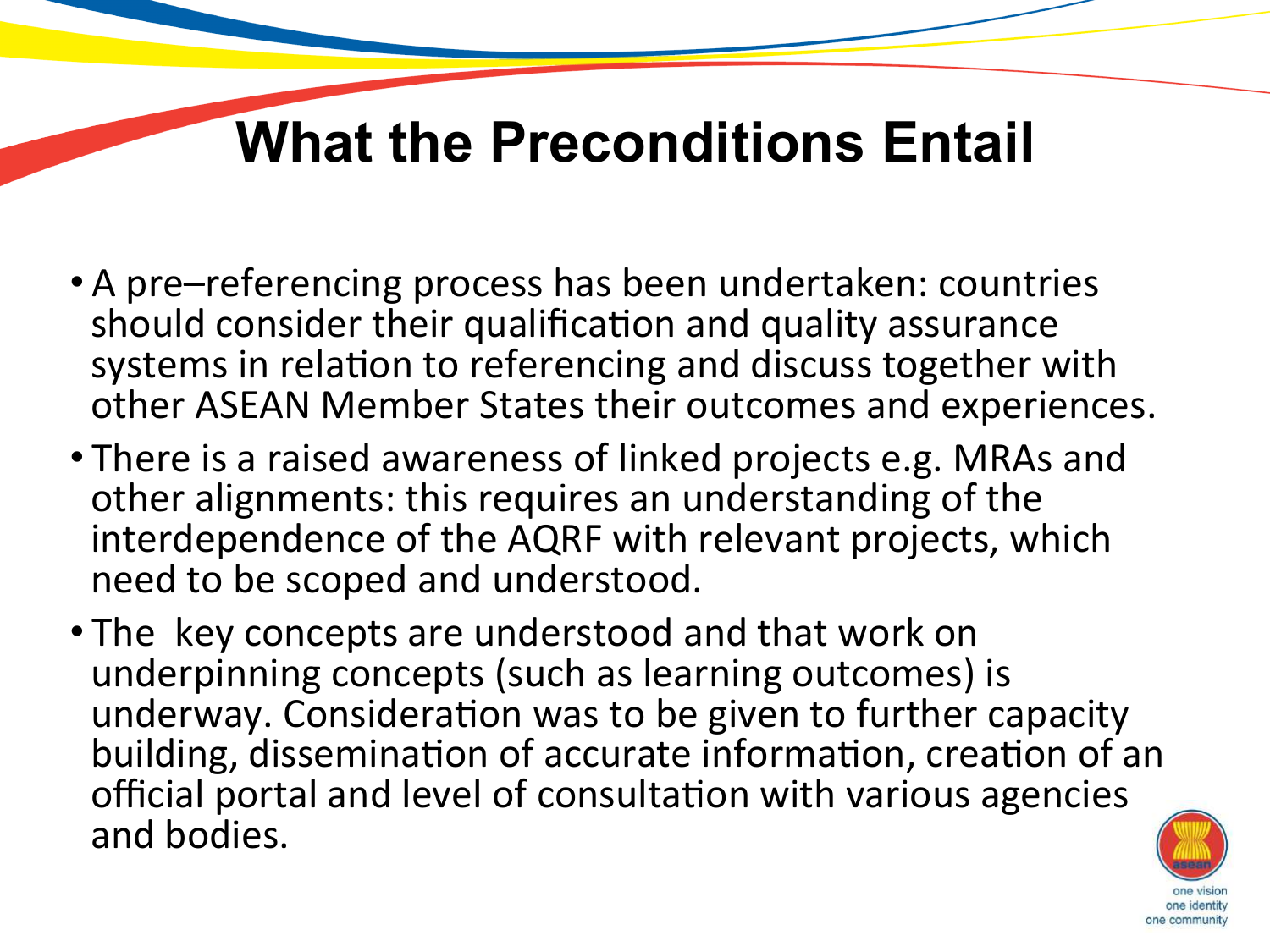## **What Referencing Entails**

- State of qualification systems–comprehensive / sectoral/bodies responsible against it?
- Harmonisation within national qualifications systems?
- Implementation challenges at institutional levels
- Dealing with Outcomes, learning / credits, with non-formal and informal learning, standardscompetency/skill standards, various stakeholder participation
- Call for a more holistic approach-transversal skills
- Selectivity, best fit approach and capacity building

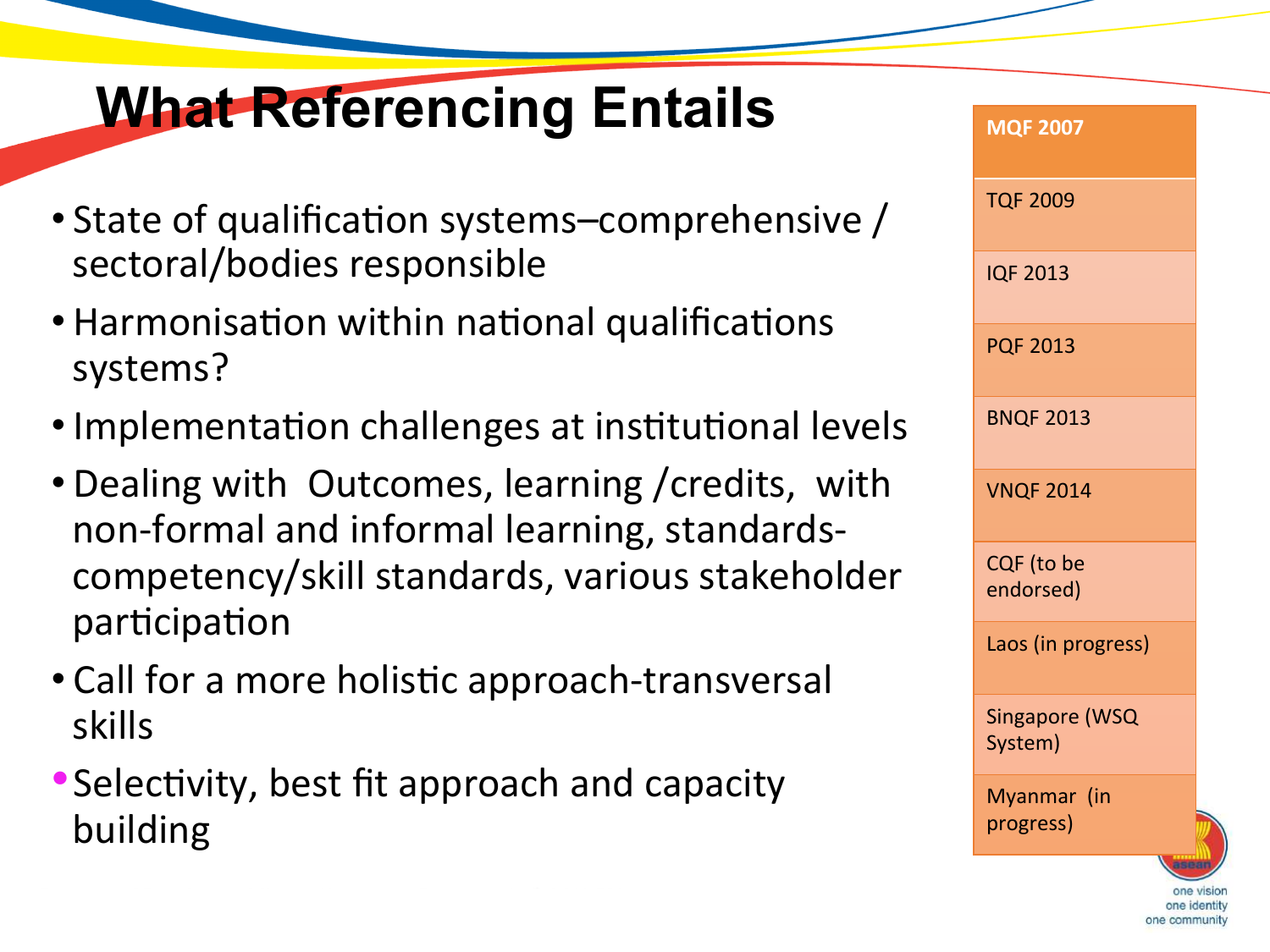## **Status of ASEAN NQFS** [SOUrce: BATEMAN And coles. EU SHARE RePort, 2016]

| Country           | Level of establishment                                                | <b>Stage</b> |
|-------------------|-----------------------------------------------------------------------|--------------|
| Brunei Darussalam | Inaugurated 2013, implemented                                         | 6            |
| Cambodia          | Inaugurated 2012, initial stages of implementation                    | 5            |
| Indonesia         | Inaugurated 2012, initial stages of implementation                    | 6            |
| Lao PDR           | Planned                                                               | 3            |
| Malaysia          | Inaugurated 2007, fully implemented and at review stage               | 8            |
| Myanmar           | Planned                                                               | 3            |
| Philippines       | Inaugurated 2012, initial stages of implementation                    | 5            |
| Singapore         | Sector QF - Workforce Skills Qualifications system, Inaugurated 2003  | 7            |
| Thailand          | Inaugurated 2014, initial stages of implementation, 3 established sub | 4            |
|                   | frameworks (i.e. skills, professional and higher education)           |              |
| Vietnam           | Planned                                                               | 3            |

1. No intent

2. Desired but no progress made

3. Background planning underway

4. Initial development and design completed

5. Some structures and processes agreed and documented

6. Some structures and processes established and operational

7. Structures and processes established for 5 years

8. Review of structures and processes proposed or underway.

Source: Bateman, Keating, Burke, Coles & Vickers (Vol IV, 2012) based on a scale developed by James Keevy, Borhene Chakroun & Arjen Deij (2010).

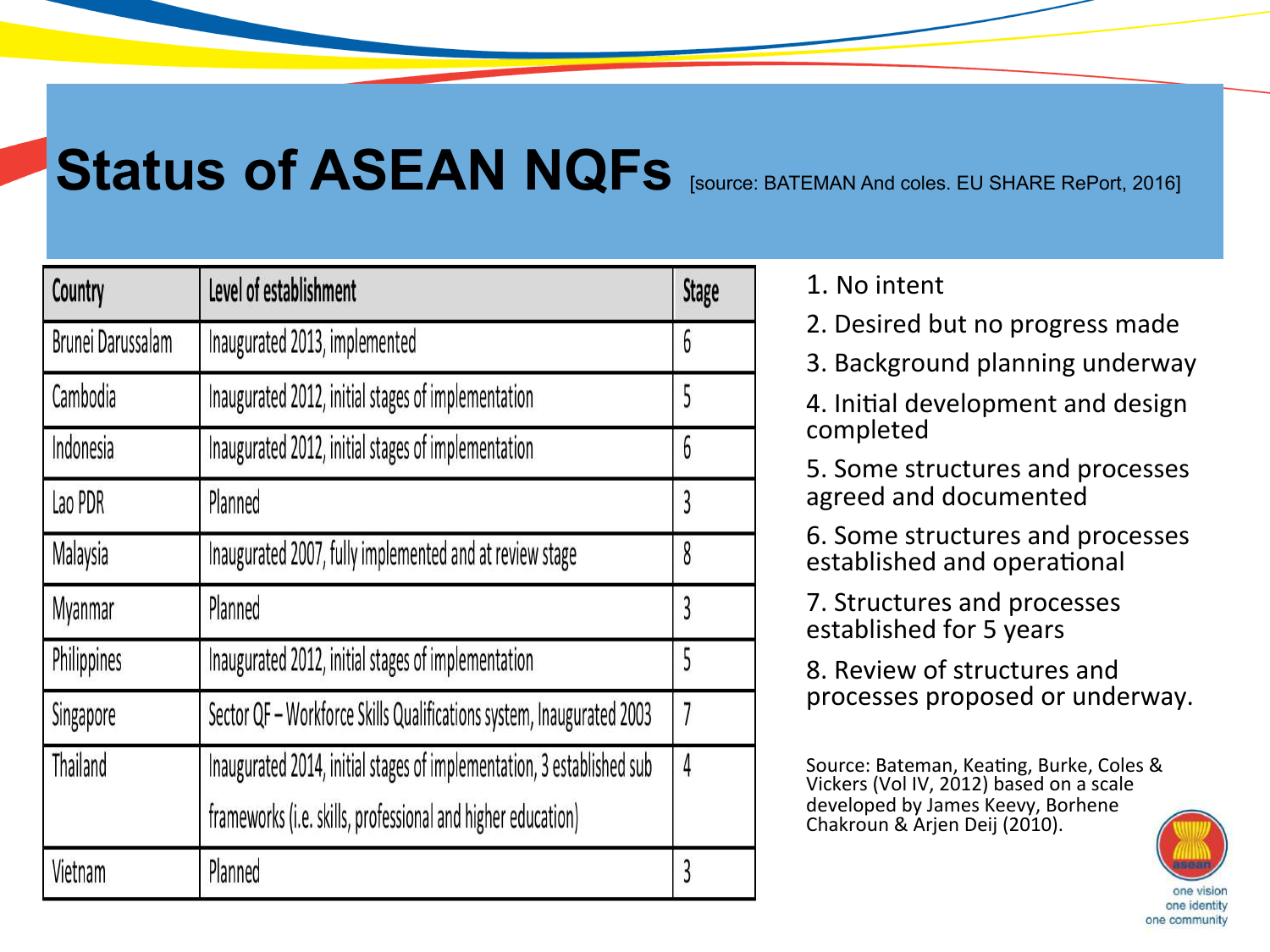### **What the AQRF Entails: QA Systems**

- Ensuring a comparable quality assurance system  $-$ External Quality Assurance body, Q Standards, processes, assessments, Institutional internal quality systems, indicators and National Qualifications framework (if any)
	- Preliminary survey against AQAF principles by AQAN showed distinct differences including:
		- Establishment QA entity/entities
		- Independence
		- Varied experience
		- Differences in systems, scope, standards, and processes and outcomes
		- Strength of link between IQA and EQA
		- Resources
		- Higher education and TVET providers systems and

Brunei DS BDNAC 2002 / **2013**

Cambodia - ACC 2003

Indonesia -BAN-PT -1994 Reforms 

Laos - QASC 2013

Malaysia MQA (2007) (former LAN 1997-2007) 

Myanmar (in progress)

Philippines  $-5$  EQAs under CHED (PAASCU 1957)

Thailand - ONESQA/ OHEC

Singapore - CPE

Vietnam - GDETA/VNU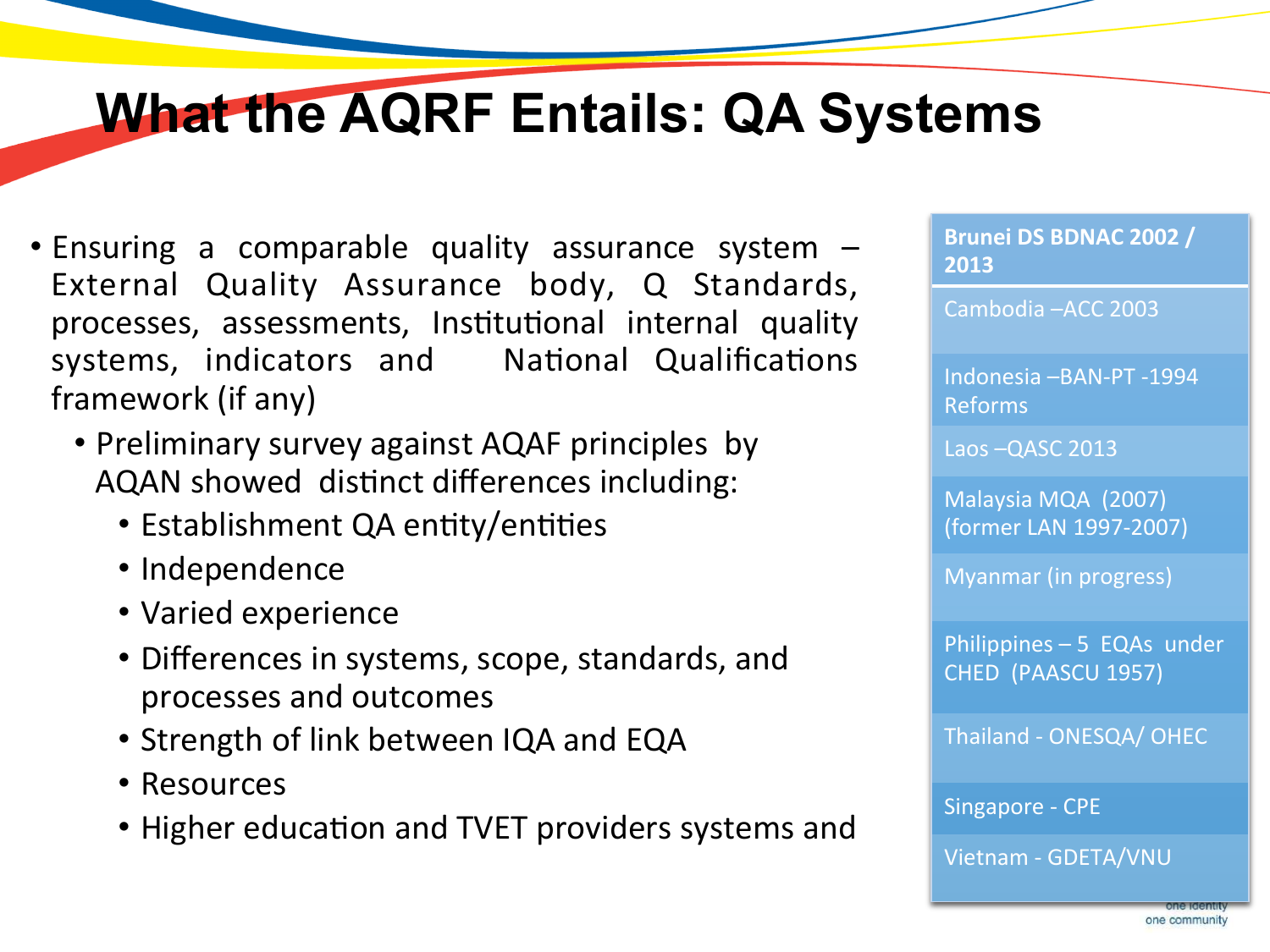## Challenges of the AQRF [Source: bateman and coles. EU

**share report 2016]** 

- Need to clarify 1) the role of AQRF in the context of lifelong learning and international relevance; and 2) the interconnections between learner centered education, mobility qualifications, international standards, frameworks, and quality assurance processes;
- How the membership, organization, orientation of the AQRF Advisory Committee will be achieved given uneven the development of NQFs of ASEAN member states;
- Issue of substantiation of NQF levels and possible problem of producing evidence that the levels correspond with the AQRF in the referencing process since levels are based on experience/national values
- Need for AQRF to become a part of a wider set of tools of recognition—e.g. how it would relate to *Mutual Recognition Agreements for accounting* services, dental practitioners, engineering services, nursing services, *surveying qualifications, architectural services, tourism services. In Higher education* the AQRF needs to be consistent with the UNESCO Convention on *the Recognition of Degrees in Higher education (as amended in 2011).*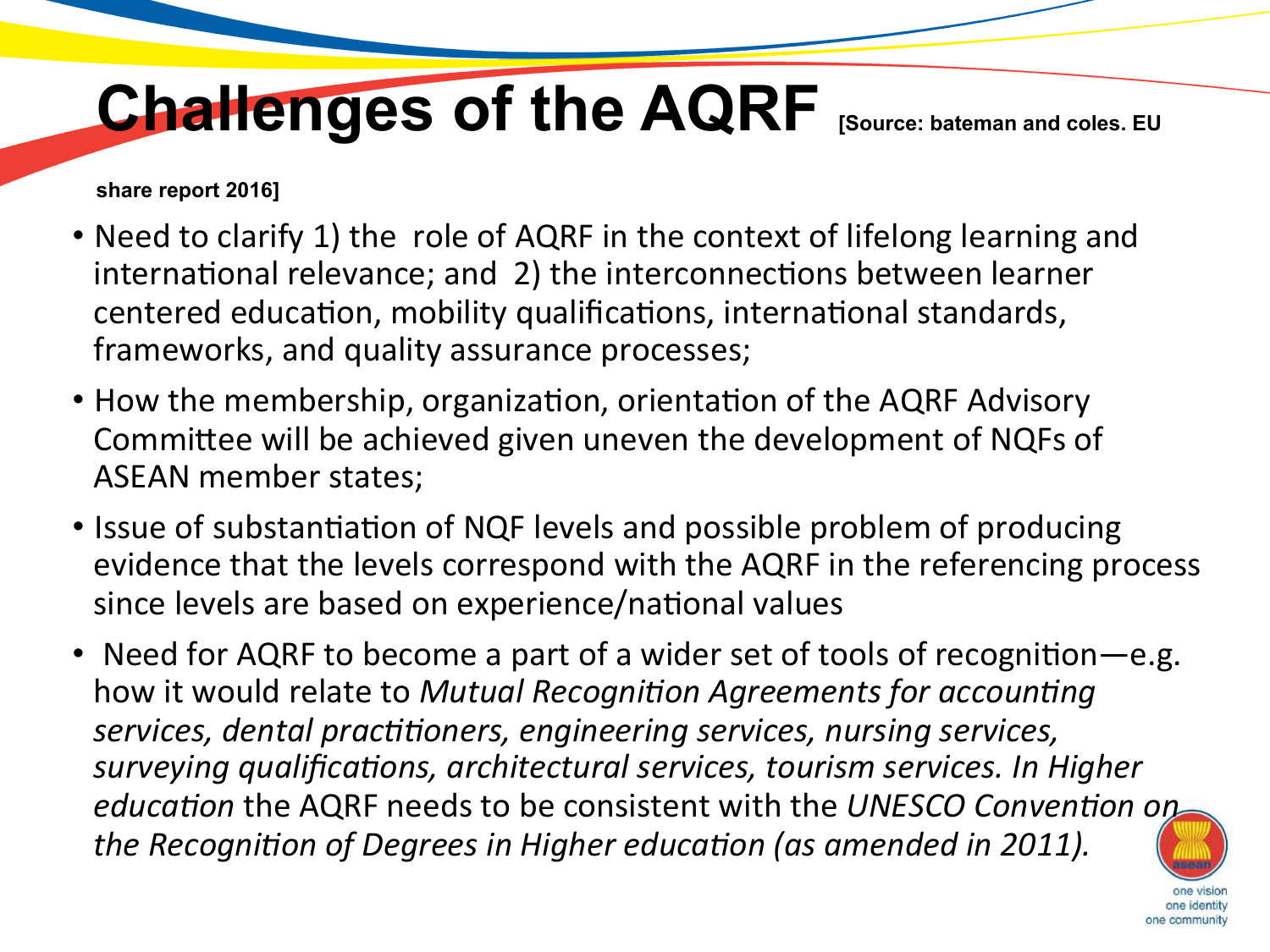#### **STATUS OF THE AQRF: BACKGROUND Chronology of AQRF**

- **July 2010** AANZFTA-FJC initiated the *Capacity Building for National Qualifications Frameworks Project* (NQF Phase I)
	- $July October 2012$ Establishment of  $TF-AQRF$  – coordination with
		- Aug 2014-May 2015 Endorsement by AEM (25 Aug 2014) Endorsement by ASED (11 Sep 2014) Endorsement by ALMM (ad-ref in May 2015) 2014-2016
- 2016 In the process of seeking endorsement of AQRF Governance and Structure Document by AEM, ASED and ALMM [

May 2012

- Completion of NQF Phase I
- Commencement of NQF Phase II (establishing TF-AQRF)
- SLOM and SOMED  $\qquad \qquad$  October 2012 March 2014
	- Meetings of TF-AQRF I- IV
	- Finalisation of AQRF Document

TF-AQRF continued to work on implementation plans, including finalisation of AQRF Governance Structure at its last meeting  $(7<sup>th</sup> TF-$ AQRF) 

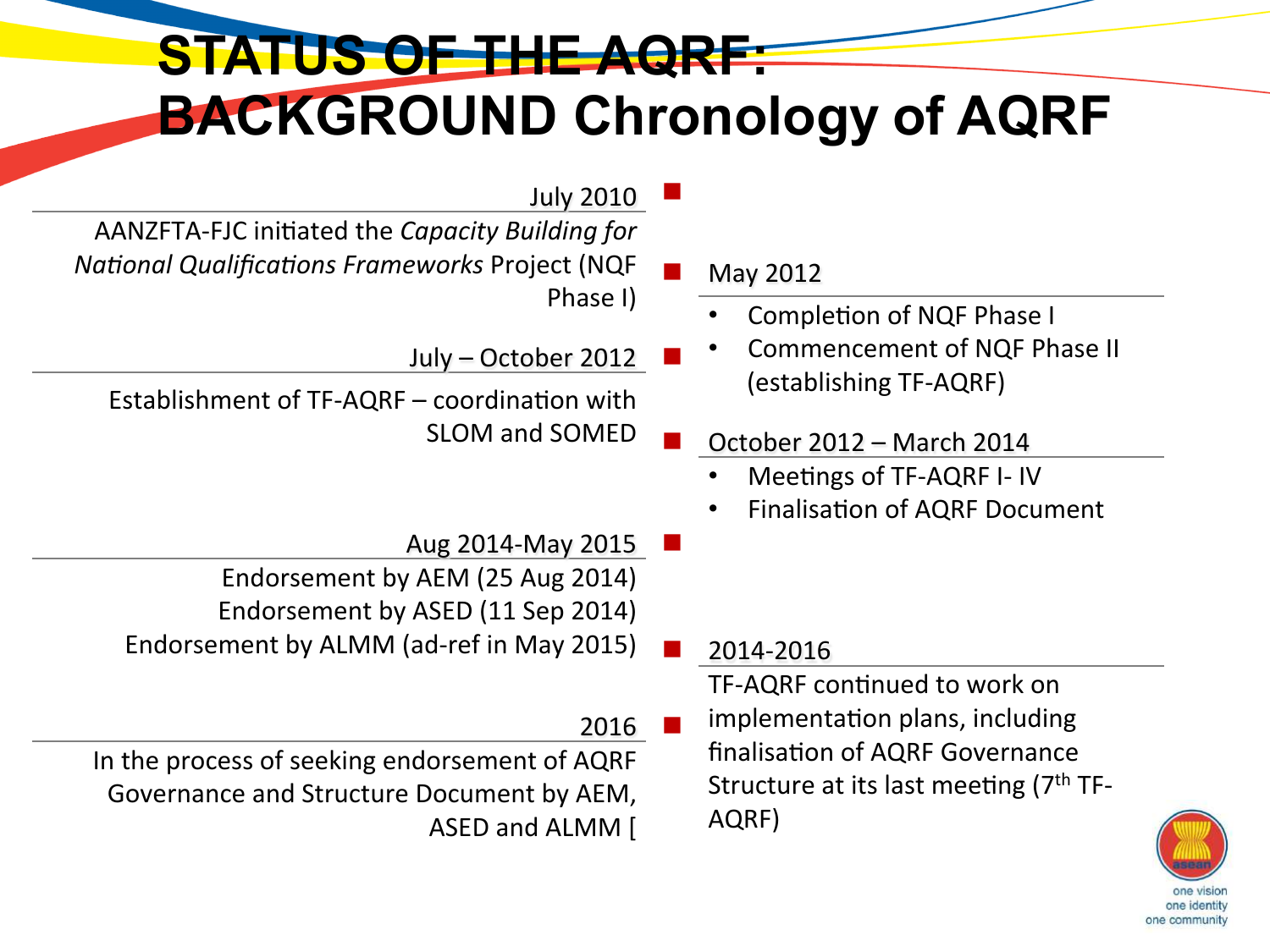## **Status of AQRF**

- AQRF endorsed by the Ministers of Finance, Education and Labor and is now officially an ASEAN Framework for implementation
- Ongoing endorsement of the governance structure by the Ministers of Education and Labor (May); Economic Minister (August)—now endorsed by Education Ministers
- The defunct Task Force AQRF elected the Interim Committee Chair and Vice Chair for pre-requisite work for Ministerial endorsement and subsequent work;

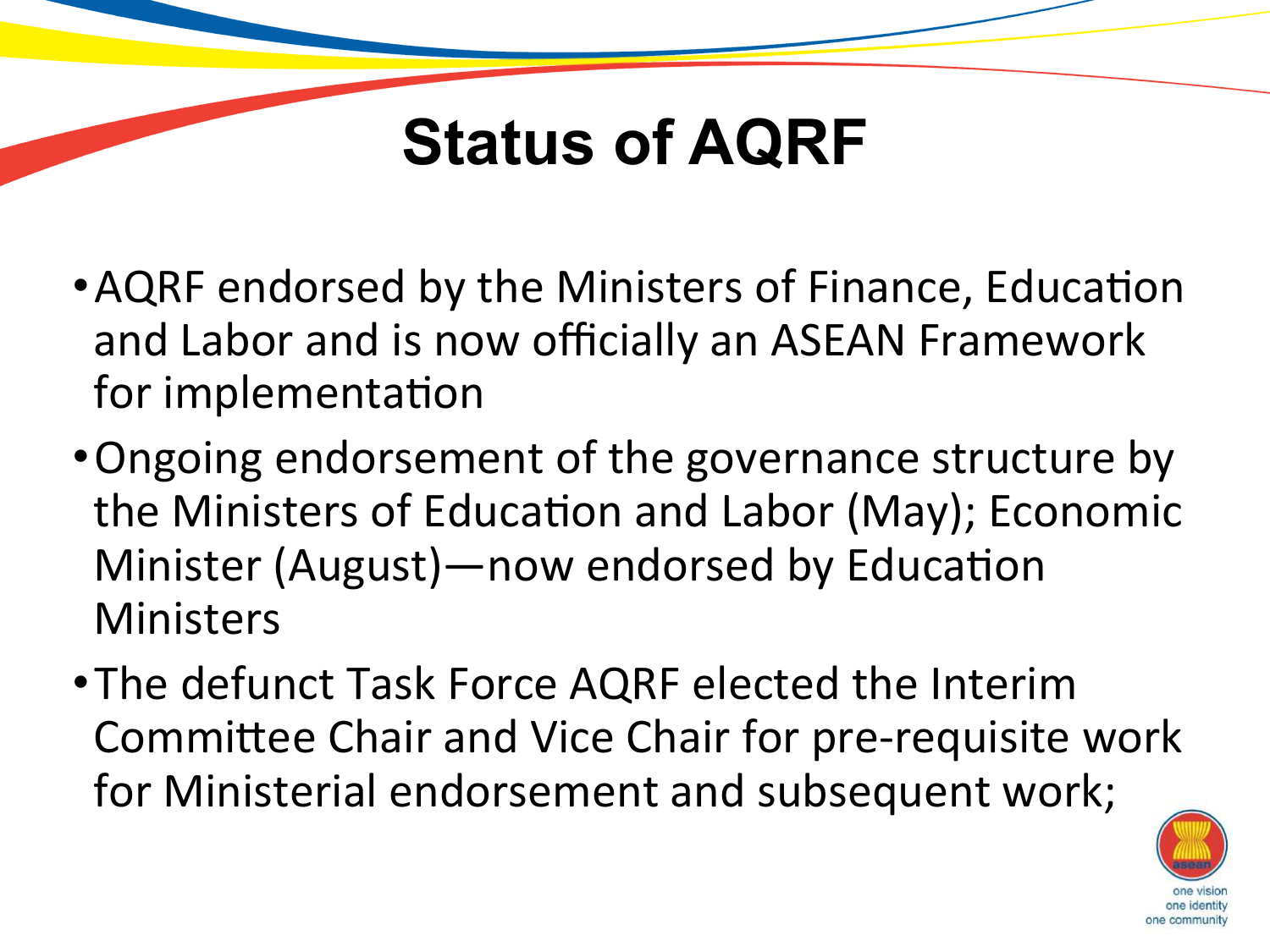### **Status of AQRF**

- AQRF Committee to be established by the third quarter of 2016
- AMS Commitment of support for AQRF implementation [remaining formal endorsement by the Economics Ministers upon the recommendation of the Senior Economic Officials
- Support for the establishment and strengthening of the AQRF] Committee (The activities and establishment of the AQRF would be supported externally by Australia and New Zealand from June 2016 to June 2018 as endorsed by the AANZFTA FJC at their  $8<sup>th</sup>$  Meeting on 13-18 March 2016 in Melbourne, Australia----AQRF linked to other regional qualifications frameworks even before its official endorsement

**Meanwhile, 4 AMS have expressed their intention to reference** in 2018-Indonesia, Malaysia, Philippines and Thailand

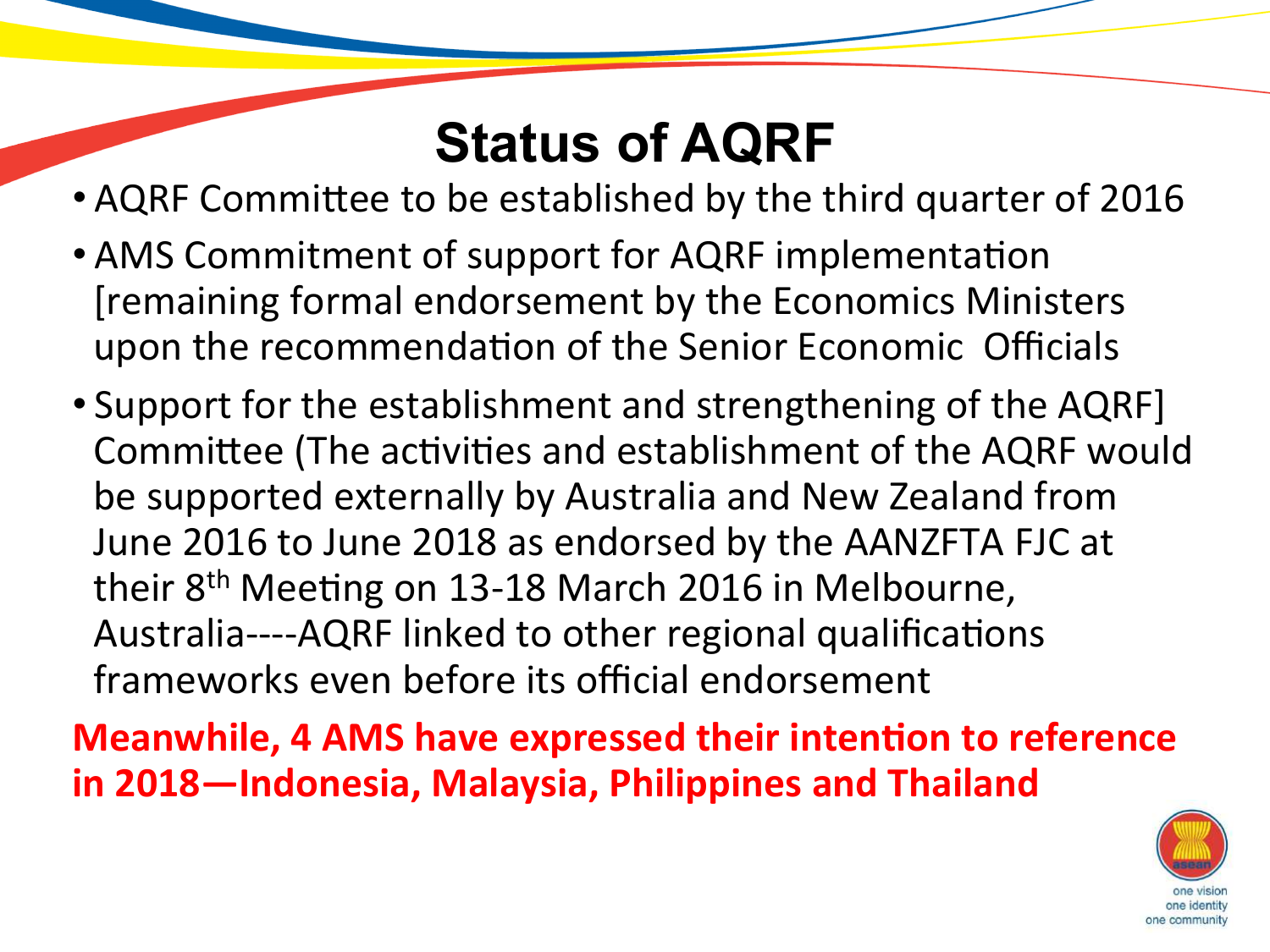### **Critical role of the first 4 countries referencing to the AQRF**

- The four countries will be breathing life into AQRF by the sheer act of *referencing in 2018*
- Of the four countries, Malaysia is most advanced in its development
	- Ø*Malaysia has the same agency that is responsible for both QF and QA—an ideal* combination that is difficult to replicate
	- $\triangleright$  The QF and QA Systems are comprehensive-covering education and *training sessions*
	- $\triangleright$  Malaysia is in the best position to shape the referencing process and enhance the level of understanding of the newly established AQRF *Committee [the equivalent of the EQF Advisory Committee]*
	- **≻Malaysia has begun referencing to other countries—e.g. New Zealand; ≻It can provide PROOF OF CONCEPT**

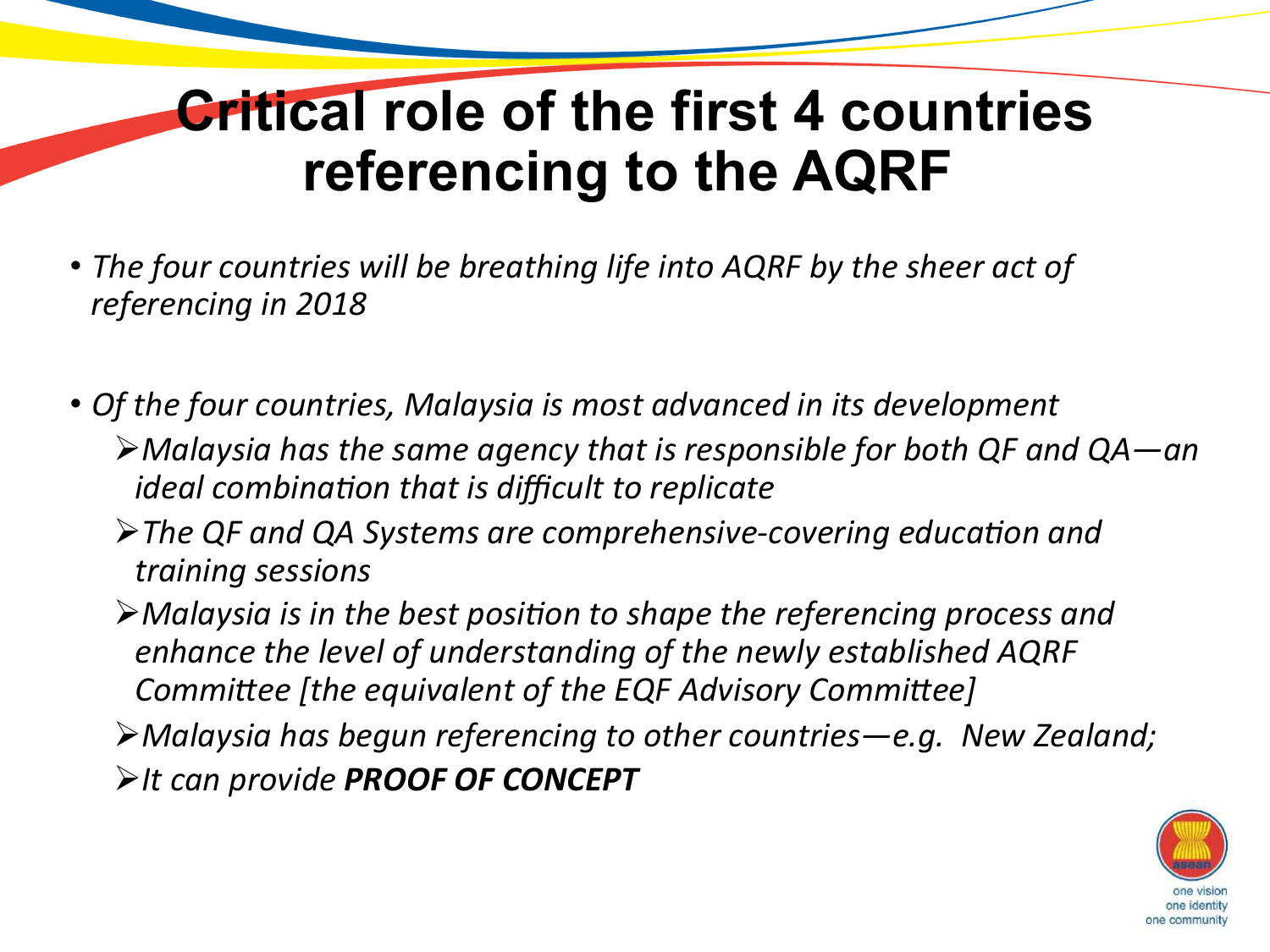### Related Developments



# UNESCO

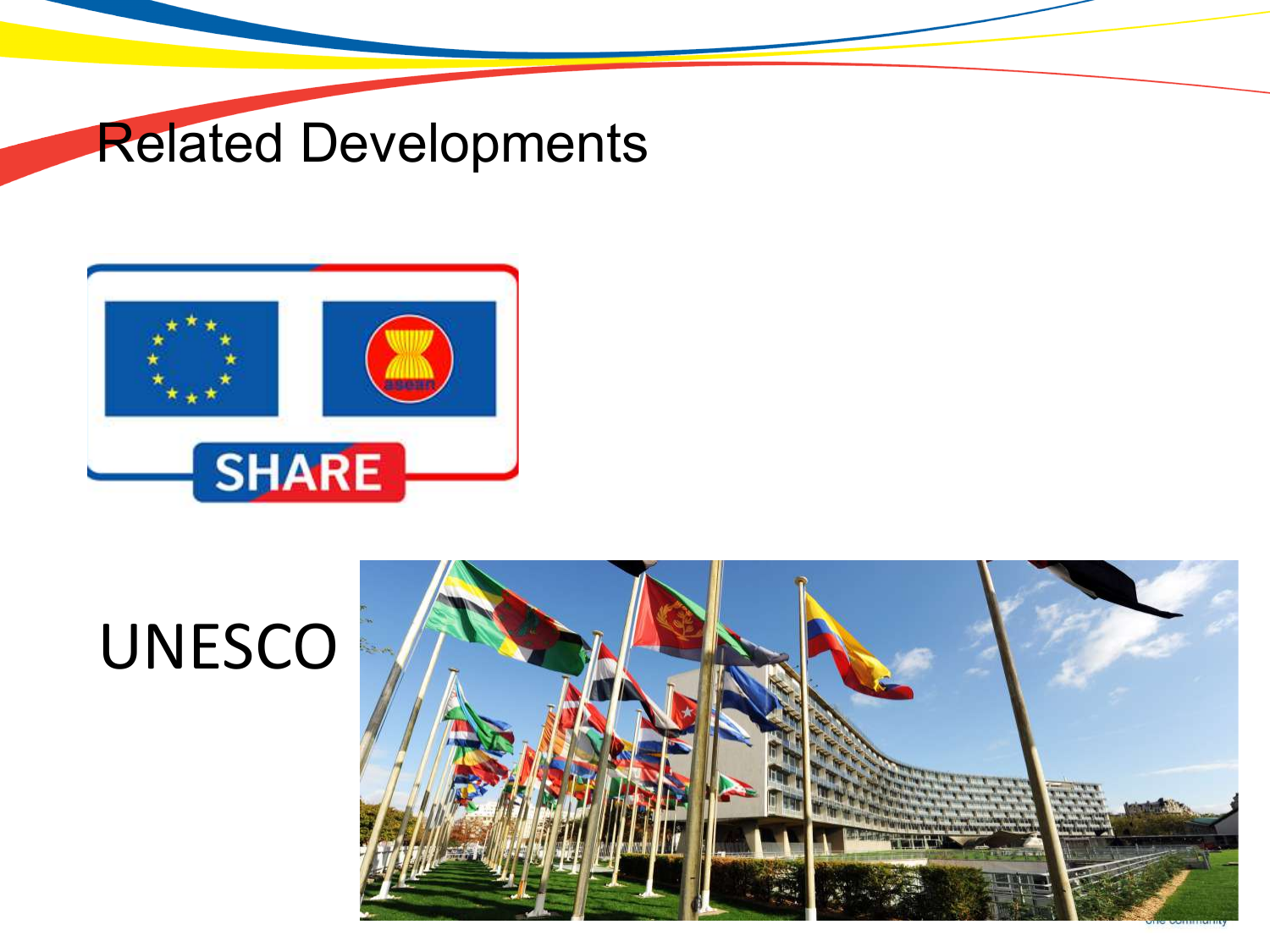## **SOURCES**

**Slide 5**: Delors, J. et al. (1998). *Learning: the Treasure Within.* Report to UNESCO of the International Commission on Education for the Twenty-First Century. p. 100

**Slides 6,14,17,27,29** Adapted from Professor Zita Mohd's presentation at the  $1<sup>st</sup>$  Year Asean+3 Forum On Skills, Standards And Qualifications Framework, Incheon Korea 14-16 April 2015 **Slides 10, 20, 2 AQRF document Slides 22-24,31 input of the ASEAN Economics** Secretariat assigned to AQRF **Slides 28, 30** : Bateman, Andrea and Michael Coles.<br>EU SHARE State of Play Report 2016